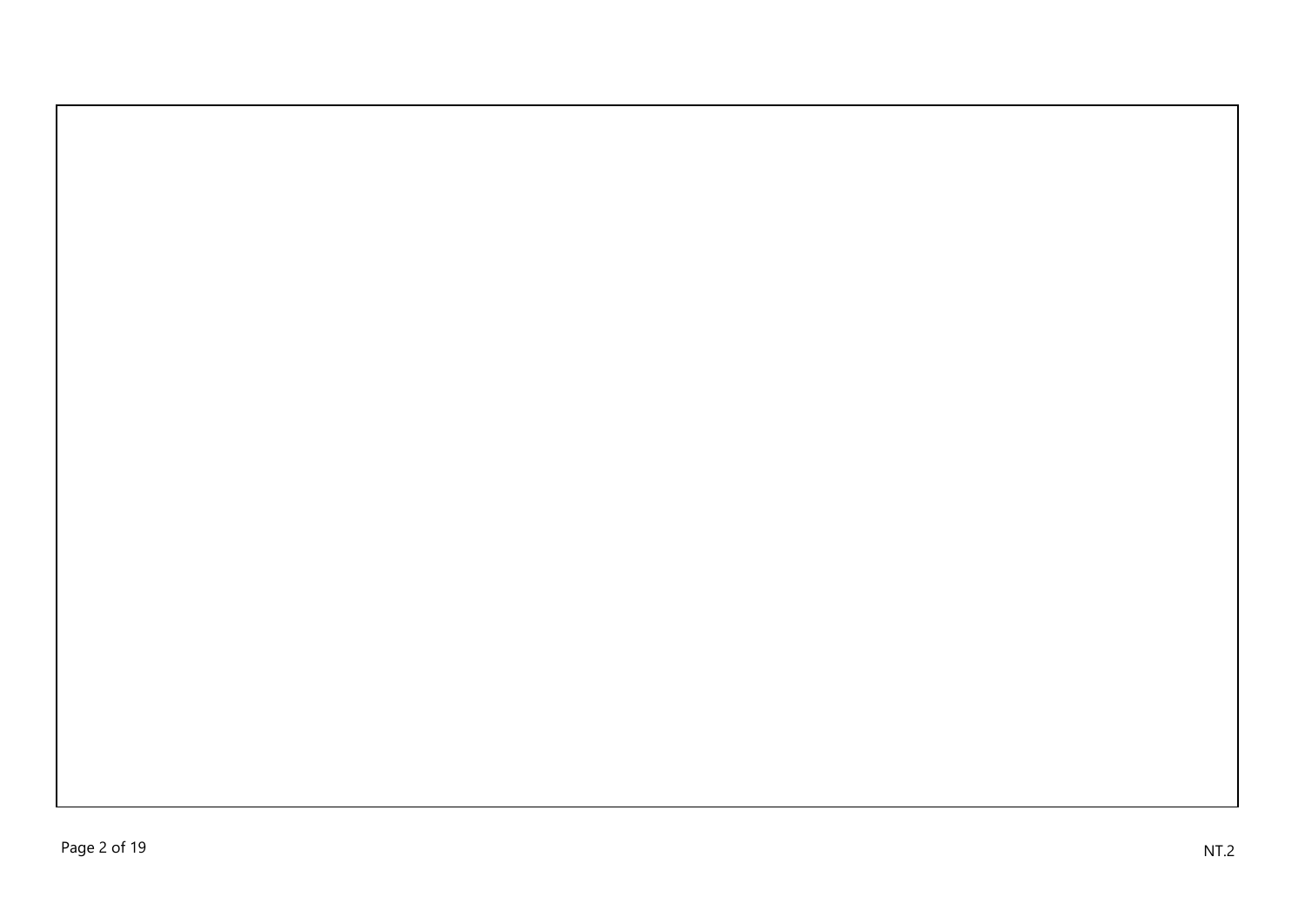| #              | Island           | House Name         | Name                   | Sex         | National ID | ، ه ، ره<br>مر، مر                                                                 | ىئرىتر                                       |
|----------------|------------------|--------------------|------------------------|-------------|-------------|------------------------------------------------------------------------------------|----------------------------------------------|
|                | Th. Thimarafushi |                    |                        |             |             |                                                                                    |                                              |
|                | Th. Thimarafushi | Alimasge           | Ahmed Simaz            | M           | A093406     | لأعرفه سفوكا                                                                       | رەرد سۆھ                                     |
| $\overline{c}$ | Th. Thimarafushi | Anbareege          | Aishath Hamna          | F           | A240704     | پر ټر <sub>چه مور</sub> په                                                         | أقهر يشكون المروانش                          |
| $\overline{3}$ | Th. Thimarafushi | Anbareege          | Ahmed Hailam           | M           | A375175     | ر ەر<br>ەكىرى                                                                      | أرور ويهدى                                   |
| $\overline{4}$ | Th. Thimarafushi | Asareege           | Mohamed Rasha Adam     | M           | A158605     | لەسكە بېرى                                                                         | وره رو برره وره<br>دبرارولا برشه ارادر       |
| 5              | Th. Thimarafushi | Asseyri            | Azlifa Ali Fulhu       | F           | A087151     | رە ي <sub>ە</sub>                                                                  | ړ چې په کامونو د                             |
| $\sqrt{6}$     | Th. Thimarafushi | Asseyri            | Azzam Ali Fulhu        | ${\sf M}$   | A240364     | لئەۋىئىمر                                                                          | $5352 - 5502$                                |
| $\overline{7}$ | Th. Thimarafushi | Asurumaage         | Aminath Dhunya         | $\mathsf F$ | A086919     | ر د د د ،                                                                          | أأدو سمير والمحمد                            |
| 8              | Th. Thimarafushi | Athamaa Aage       | Shareefa Hussain Fulhu | F           | A045995     | ر ر د د د ،<br>پره <del>و</del> پر د                                               | شىرۇ برىشرىترو                               |
| 9              | Th. Thimarafushi | Athamaa Aage       | Shifana Umar Manik     | F           | A064268     | ر ر د د د ،<br>پره <del>و</del> پر د                                               | أشوقر شر ورورية                              |
| 10             | Th. Thimarafushi | Athamaa Aage       | Zaeema Hussain Fulhu   | F           | A087176     | ر ر د د د<br>مهمو د د                                                              | انج په څخه شور مورند د                       |
| 11             | Th. Thimarafushi | Athamaa Aage       | Fathimath Rasheeda     | F           | A144956     | e s s s s<br>En 3 s n                                                              | قَهْ وَدَهْ مَرْسُومَّهُ                     |
| 12             | Th. Thimarafushi | Athamaa Aage       | Hassan Nasheedh        | M           | A240644     | $\begin{array}{c} 2 \times 2 \times 7 \\ 3 \times 3 \times 3 \times 3 \end{array}$ | يرسكانكل    سكر مش <sub>خص</sub> ص           |
| 13             | Th. Thimarafushi | Athamaa Aage       | Saur Shareef           | ${\sf M}$   | A240666     | ر ر د د د<br>پره <del>و</del> پر د                                                 | ر و و<br>  پی هر سنگین می توانس              |
| 14             | Th. Thimarafushi | Athireege          | Ahmed Ibrahim Manik    | ${\sf M}$   | A027731     | لهزموسونه                                                                          | גפנג גם הקבבתי                               |
| 15             | Th. Thimarafushi | Bahaaruge          | Ali Imran              | ${\sf M}$   | A067236     | ر پر و ،<br>ن <i>خ</i> مرد                                                         | أوسم ودعمه                                   |
| 16             | Th. Thimarafushi | Bashimaage         | Mohamed Rizhath        | M           | A086951     | ئەبرىرى<br>  خابرىرى                                                               | وره رو در ورد<br>د بر در مربع سر             |
| 17             | Th. Thimarafushi | Bashimaage         | Adam Rasheed           | M           | A248029     | <br> خامرچری                                                                       | أركوره المرشوقر                              |
| 18             | Th. Thimarafushi | <b>Beach House</b> | Aminath Nazeela        | F           | A087093     | پە ئەر ئە                                                                          | أزويني تنبيؤ                                 |
| 19             | Th. Thimarafushi | <b>Beach House</b> | Mashitha Abdulla       | F           | A087096     | په تر بر <sup>م</sup>                                                              | تحشوتج وكانقا الله                           |
| 20             | Th. Thimarafushi | <b>Beach House</b> | Abdulla Ziyan          | M           | A249550     | پەيمەئەر م                                                                         | <mark>برء ت</mark> رالله ب <sub>ح</sub> رمثر |
| 21             | Th. Thimarafushi | Bilaaluge          | Ibrahim Rasheed        | M           | A052321     | ە ئۇ تو ؟<br>مەمۇمى                                                                | رەنزىر ترىنونر                               |
| 22             | Th. Thimarafushi | Bilaaluge          | Sanfa Idrees           | F           | A086972     | پوځو <sub>ي</sub>                                                                  | سەرىقە                                       |
| 23             | Th. Thimarafushi | Bilaaluge          | Abdulla Rasheed        | M           | A092429     | اھوڅوړ                                                                             | رەت <sub>ىر</sub> اللە <b>ئ</b> رىشەتر       |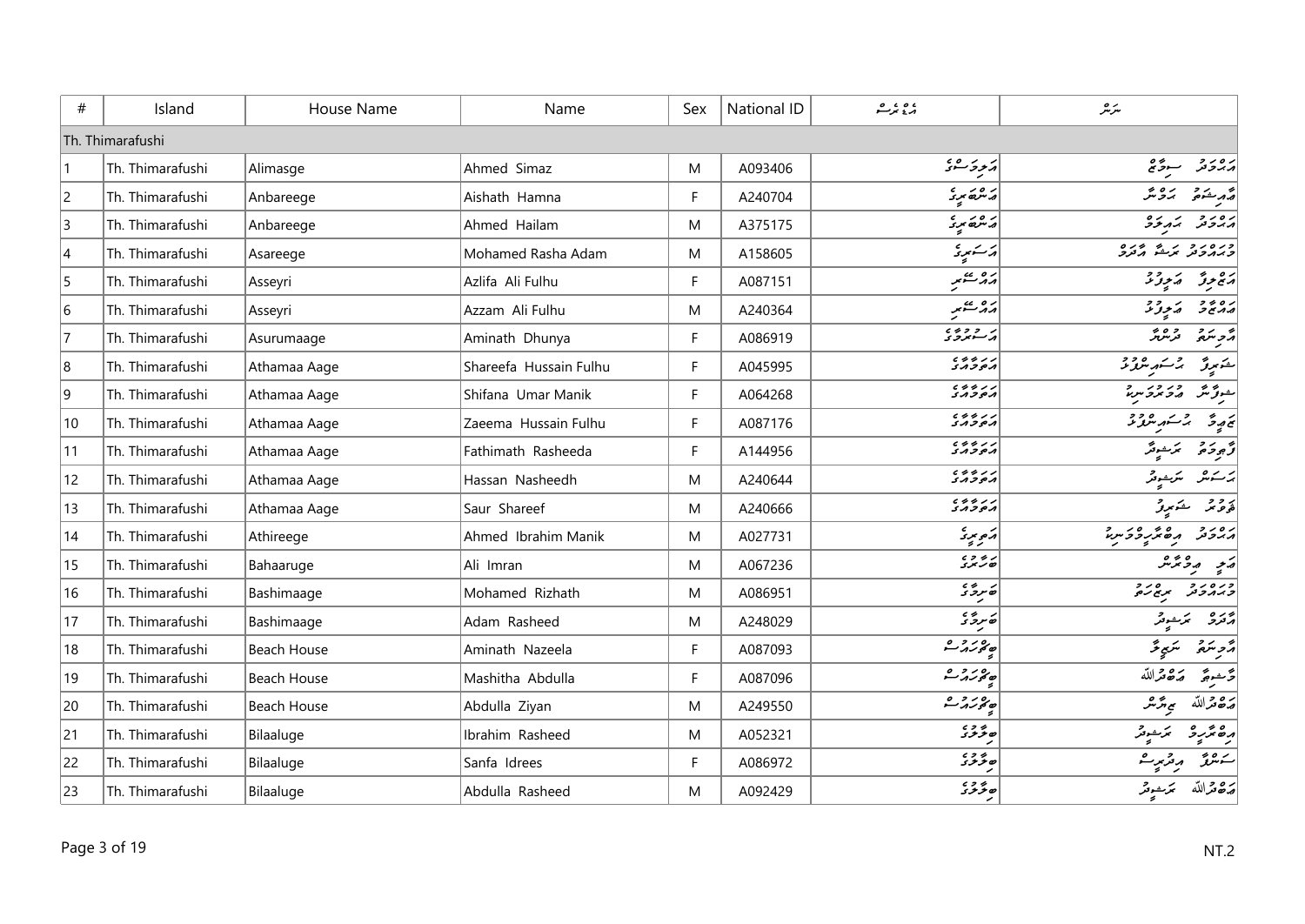| 24 | Th. Thimarafushi | Bilaaluge      | Usha Rasheed                | F  | A332110 | ه ۶۶ <i>۶</i><br>ج <del>گر</del> گ  |                                                             |
|----|------------------|----------------|-----------------------------|----|---------|-------------------------------------|-------------------------------------------------------------|
| 25 | Th. Thimarafushi | Boduge         | Mohamed Amir                | M  | A023772 | پر و م<br>ن و ک                     | כנסנב בבל                                                   |
| 26 | Th. Thimarafushi | Boduge         | Ismail Amir                 | M  | A111879 | پر و م<br>ن و ک                     | وحويو مجري                                                  |
| 27 | Th. Thimarafushi | Boduge         | Ali Yaniu                   | M  | A240612 | پر و م<br>ن و ک                     | وَمِعِ الرَّسِمَةُ                                          |
| 28 | Th. Thimarafushi | Burevimaage    | Ibrahim Rasheed             | M  | A041660 | د ،<br>صغر و د د                    | 5, 2, 8, 0,<br>ىمە <sup>رىشە</sup> قىر                      |
| 29 | Th. Thimarafushi | Burevimaage    | Aishath Sifla               | F  | A098185 | و ۽ دي.<br>صغر و دي                 | ر<br><i>مەر</i> شىمى سۆرى                                   |
| 30 | Th. Thimarafushi | Burevimaage    | Ahmed Hassaan Hassan Waheed | M  | A098443 | د ،<br>صغر و د د                    | גם גב גם שיכוב גבוה כל הבית היותר.<br>הגבות ההבית הבית פהית |
| 31 | Th. Thimarafushi | Chaandhaneege  | Nasima Adam                 | F  | A062980 | ى<br>ئۇسرىرىي <sub>رى</sub>         | شريدة الممردة                                               |
| 32 | Th. Thimarafushi | Chaandhaneege  | Ahmed Muzuhidhu             | M  | A243559 | ىچە ئىرتى <i>ر س</i> وچ             | גם ג'ב בסגב<br>הגבע בשקע                                    |
| 33 | Th. Thimarafushi | Chaandhaneege  | Fathimath Shaamila          | F  | A243561 | ىچە ئىرتى <i>ر س</i> وچ             | توجوجو الشوقر                                               |
| 34 | Th. Thimarafushi | Chaandhaneege  | Sama Mohamed Manik          | F. | A348686 | ىچە ئىرتى <i>ر س</i> و <sup>ي</sup> |                                                             |
| 35 | Th. Thimarafushi | Daisymaage     | Mohamed Aswad               | M  | A069457 | ں<br>لاسچ تر <sub>ک</sub>           | ورەرو بەرەرو<br>جەيروتى بەسوتى                              |
| 36 | Th. Thimarafushi | Daisymaage     | Ahmed Aswad                 | M  | A242829 | ر<br>پانگ پی پی تر <sub>ک</sub>     | ره رو در درو<br>پرېژنو پر شون                               |
| 37 | Th. Thimarafushi | Daisymaage     | Mohamed Loothu              | M  | A243048 | يە مەدى<br>ئامېرىرى                 | و ره رو وو و<br><i>و پر در دو</i> د                         |
| 38 | Th. Thimarafushi | Daisymaage     | Aishath Inaa                | F  | A351803 | پی پی تر <sup>2</sup>               | و ديگر د شگر<br>مرد شوه د سگر                               |
| 39 | Th. Thimarafushi | Dhaadharaage   | Ali Adam                    | M  | A240058 | ی ر د د<br>ترتربر <u>ی</u>          | أيمني أيروه                                                 |
| 40 | Th. Thimarafushi | Dhaadharaage   | Aishath Saikhaana           | F  | A240060 | ی ر د د<br>ترتربر <u>ی</u>          | ە ئەس ئىق سىكىرىشىگە<br>مەرسىسى ئىس ئىس                     |
| 41 | Th. Thimarafushi | Dhaadharaage   | Mariyam Sina                | F. | A240063 | ی ر د د<br>ترتربری                  | سىبىتىر<br>ر ہ ر ہ<br>تر <del>ب</del> ر بر                  |
| 42 | Th. Thimarafushi | Dheenuge       | Ilham Mohamed               | M  | A073456 | ورتر ۽<br>س                         | ور ور د<br>د برگرد تر<br>ەر ئەرە                            |
| 43 | Th. Thimarafushi | Dheenuge       | Ismail Wirudhan             | M  | A114742 | ورتزی<br>ئی                         | وحوصفي ويرتزعه                                              |
| 44 | Th. Thimarafushi | Dheenuge       | Aishath Rauna               | F. | A151343 | و ده<br>پېښک                        | د در در در در در در سر<br>مدر شوی مدرسر                     |
| 45 | Th. Thimarafushi | Dheenuge       | Abdulla Saeed               | M  | A251513 | ور پر دي<br>سي                      | مَصْعَراللَّه<br>سە بەر قر                                  |
| 46 | Th. Thimarafushi | Dheenuge       | Aishath Sibaha              | F  | A368664 | ور د ه<br>وسر                       | سقة<br>و مر شوه.<br>م                                       |
| 47 | Th. Thimarafushi | Dhilaasaage    | Aboothaalib                 | M  | A011192 | ەرگۇرىچى                            | גחבים<br>גםתוכם                                             |
| 48 | Th. Thimarafushi | <b>Dhoores</b> | Mariyam Jeena               | F  | A143887 | دد ،<br>تربر گ                      | ر ه ر ه<br><del>ر</del> بربر و<br>مچ میٹر<br>—              |
| 49 | Th. Thimarafushi | Dhuni          | Fathimath Sulaiman          | F. | A087034 | قرسر                                | 3233 323                                                    |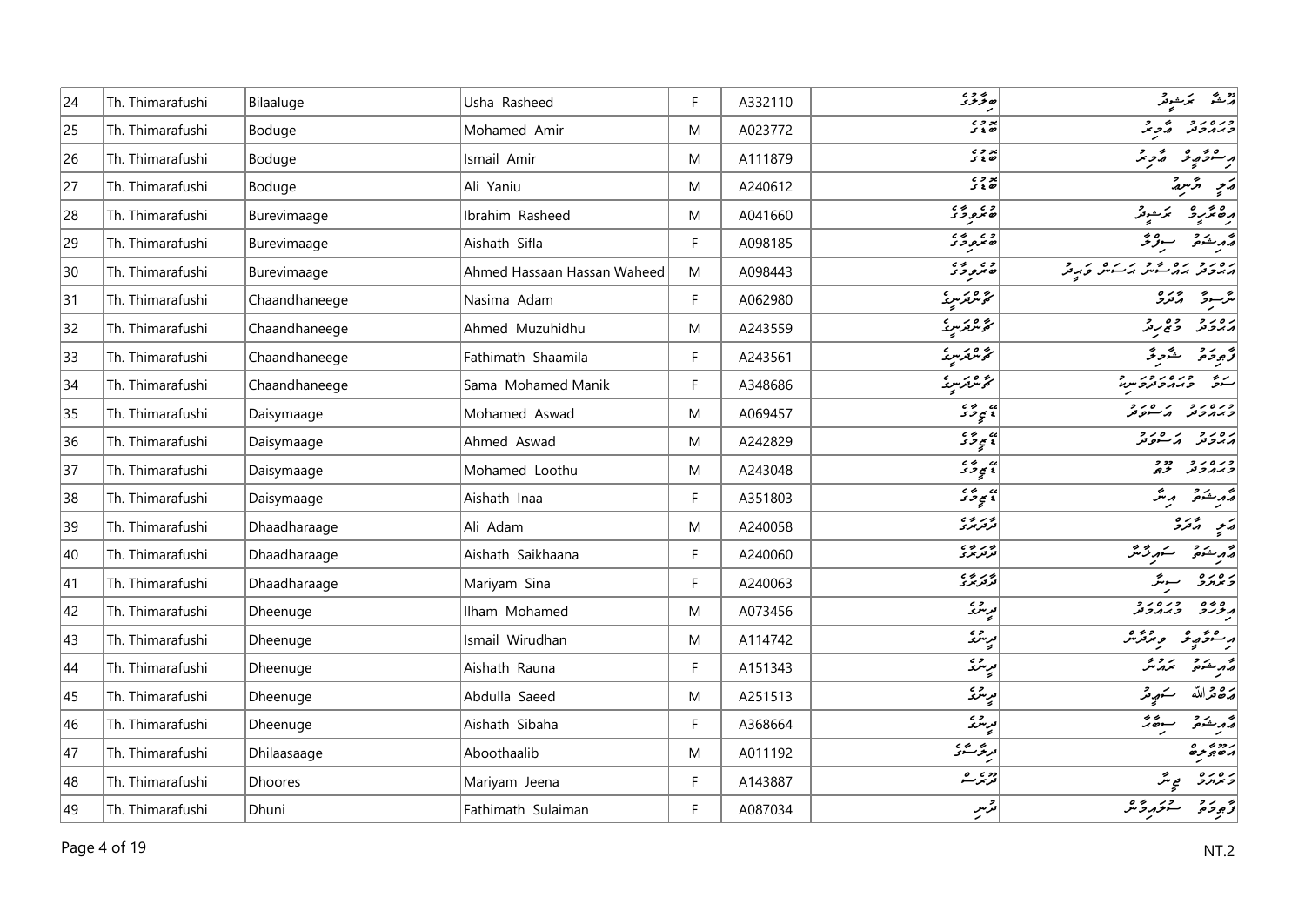| 50 | Th. Thimarafushi | Diamond        | Fathimath Nisha     | F         | A271351 | $rac{1}{2}$                            | و دو سرچهٔ<br>د کاره                                    |
|----|------------------|----------------|---------------------|-----------|---------|----------------------------------------|---------------------------------------------------------|
| 51 | Th. Thimarafushi | Diamond        | Adam Nasih          | M         | A271352 | 22,7.2                                 | پە بەرە<br>مەنىرى                                       |
| 52 | Th. Thimarafushi | Dream          | Ma'adhu Rasheed     | ${\sf M}$ | A249407 | ۽ سرچ                                  | ر ره د<br>تر <i>د</i> د تر<br>بمرشوقر                   |
| 53 | Th. Thimarafushi | Ever Last      | Ahmed Zahir         | M         | A023261 | ى بە بەرگەر ھەھ                        | رەر ئەربى                                               |
| 54 | Th. Thimarafushi | Ever Last      | Shaamath Hussain    | F         | A073540 | پر <sub>تر م</sub> حرک مع              | شۇر قىر ئەسكىرىش                                        |
| 55 | Th. Thimarafushi | Family House   | Mohamed Ahmed       | M         | A244079 | ئۇ ئەپرىر ئە                           | כנסגב גםגב<br><mark>כ</mark> גמכ <mark>נג ה</mark> גכנג |
| 56 | Th. Thimarafushi | Fathisalivaage | Fathmath Nazaha     | F         | A249400 | از <sub>ەم</sub> سىھەم ئەمى            | وٌ و دَ دَ " سَرِيحَ رَ                                 |
| 57 | Th. Thimarafushi | Fathisalivaage | Ismail Umair Zaeem  | ${\sf M}$ | A356635 | ئەموسىمە ئەمۇ                          | وحوقي وحمدته تمده                                       |
| 58 | Th. Thimarafushi | Fehi Asseyri   | Abdulla Ibrahim     | ${\sf M}$ | A024251 | <mark>ئ</mark> ۇ بەر ھەمئىي<br>سىر مەم | ەھىراللە<br>دە ئەرد                                     |
| 59 | Th. Thimarafushi | Fehi Asseyri   | Mohamed Asif        | ${\sf M}$ | A056106 | ې په ده مه موسم <i>ب</i> ر             | ورەر د ئەبدۇ                                            |
| 60 | Th. Thimarafushi | Fehi Asseyri   | Ahmed Shathir       | ${\sf M}$ | A138290 | ۇ بەنە ئەھىيە                          | رەرد شەر                                                |
| 61 | Th. Thimarafushi | Fehi Asseyri   | Mariyam Rifasa      | F         | A159054 | ى بەر دەسىي<br>سىر ئىسىسى              | ىرۇشە<br>ر ه ر ه<br><del>ر</del> بربرگ                  |
| 62 | Th. Thimarafushi | Fehi Asseyri   | Aminath Ameera      | F         | A242603 | ې په ۵ ته مي<br>نو په د مشم            | ړې پر<br>أثرجه تنبعى                                    |
| 63 | Th. Thimarafushi | Fehi Asseyri   | Risala Ahmed        | F         | A242615 | ې په پره مه <sup>مه</sup> م            | برستمو برەرد                                            |
| 64 | Th. Thimarafushi | Fehi Asseyri   | Mohamed Rasil       | ${\sf M}$ | A242619 | ۇ بەنە ھەتىمبر                         | ورەرو پۇسۇ                                              |
| 65 | Th. Thimarafushi | Fehivilu       | Fathimath Ali Manik | F         | A103341 | ۇروڭر                                  | وحوذة الموذارة                                          |
| 66 | Th. Thimarafushi | Fehivina       | Ismail Abdul Sattar | ${\sf M}$ | A071654 | ۇرەبىر                                 | ת פיצי פי הסיפס הסיביב                                  |
| 67 | Th. Thimarafushi | Fehivinamaage  | Ahmed Rashyd        | M         | A059840 | ۇرەبىر ئەم                             | رەر تەرىپىدى<br>مەركى تەسىم                             |
| 68 | Th. Thimarafushi | Fehivinamaage  | Zulaykha Ali Manik  | F         | A087472 | ې په په پره <sup>ي</sup>               | ړ په په تر په<br>چ ئۆمە <sup>م</sup> ەً                 |
| 69 | Th. Thimarafushi | Fehivinamaage  | Aminath Rasheeda    | F         | A087473 | ې په په پره <sup>ي</sup>               | مەمەسىم ئىلىنىڭ                                         |
| 70 | Th. Thimarafushi | Fehivinamaage  | Ali Shaheed         | ${\sf M}$ | A159997 | ې په په پره <sup>ي</sup>               | أرشح المستشرية                                          |
| 71 | Th. Thimarafushi | Fenfiyaazuge   | Mohamed Mueen       | ${\sf M}$ | A041035 | ې شو <sub>پر پېړۍ</sub>                | ورەرو وړیږ                                              |
| 72 | Th. Thimarafushi | Fizaa          | Aminath Fazuha      | F         | A327584 | وتج                                    | ړګر سره<br>ۇ ئالىمى                                     |
| 73 | Th. Thimarafushi | Fresh          | Hibaa Ibrahim       | F         | A252837 | ە ب <sub>ى ش</sub> ە                   |                                                         |
| 74 | Th. Thimarafushi | Fresh          | Hilmaan Ibrahim     | M         | A330643 | وبريثه                                 | بەۋۋىتر<br>ە ئەنگەر 2<br>مەھمەر يە                      |
| 75 | Th. Thimarafushi | Fukkafage      | Hussain Ishan       | ${\sf M}$ | A264278 | وه ر ر ،<br>ز پر ر تر د                | ير سەر شەھ بەيدىش                                       |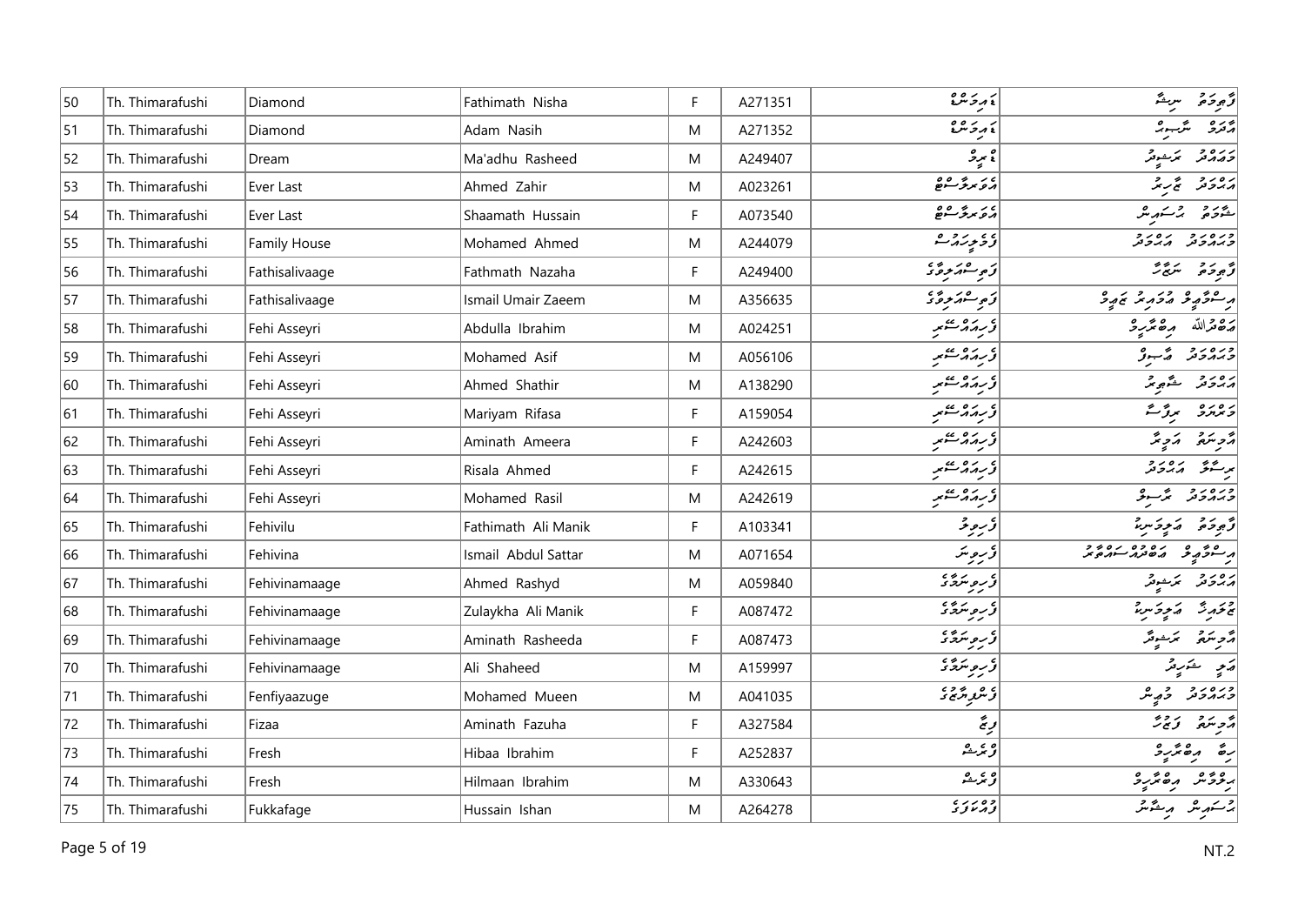| 76           | Th. Thimarafushi | Full Moon     | Mohamed Shiyan                      | M  | A078729 | د ه دد ه<br>نو مرد ش                           | شەرگرىگر<br>و ره ر د<br>تر پر ژنر                         |
|--------------|------------------|---------------|-------------------------------------|----|---------|------------------------------------------------|-----------------------------------------------------------|
| 77           | Th. Thimarafushi | Full Moon     | Ahmed Sinaz                         | M  | A239920 | د ه دد ه<br>تر تر تر                           | سەمىنى<br>پر ژبر ژ                                        |
| 78           | Th. Thimarafushi | Full Moon     | Fathmath Sinaza                     | F. | A239921 | د ه دو ه<br>نو مرد ش                           | سويتي<br>ۇ بور پر                                         |
| 79           | Th. Thimarafushi | Funamaage     | Naseema Ali                         | F  | A063494 | و ر و ،<br>توسرچ د                             | ىئرسىدىخ<br>رځمنې                                         |
| 80           | Th. Thimarafushi | Funamaage     | Ishag Usman                         | M  | A068554 | و ر د د<br>توسرچ د                             | ەر سىرىنى تە<br>چە ئە ھ<br>مەقوقرىتىل                     |
| 81           | Th. Thimarafushi | Funamaage     | Asma Usman                          | F  | A086976 | د بر پر پر<br>توسر <del>ی</del> ر <sub>ک</sub> | ىرقىق<br>چە ئە بەر<br>مەنبى س                             |
| 82           | Th. Thimarafushi | Funamaage     | Zahura Usman                        | F  | A091046 | و پر پر پر<br>توسر <del>ی</del> ر بر           | بروید وه پوهند                                            |
| 83           | Th. Thimarafushi | Funamaage     | Aishath Rasheedha                   | F  | A251630 | د بر پر پر<br>توسر <del>ی</del> ر <sub>ک</sub> | لأرشكم الكرشوند                                           |
| 84           | Th. Thimarafushi | Garden House  | Abdulla Shareef                     | M  | A055120 | پ <sub>چ</sub> په په مرکز مه                   | ەھىراللە<br>ے <i>میرو</i>                                 |
| 85           | Th. Thimarafushi | Garden House  | Fathimath Moosa                     | F  | A087130 | پە رە مەرد مە                                  | قەدە دىم                                                  |
| 86           | Th. Thimarafushi | Garden House  | Mohamed Reehan                      | M  | A154748 | پ <sup>ر</sup> پره عربر <i>جر</i> ه            | ورەرو برگىر                                               |
| 87           | Th. Thimarafushi | Garden House  | Aminath Rikhsha                     | F  | A156147 | ۇ يە ئەرىر ئە                                  | أأترجع برقشة                                              |
| 88           | Th. Thimarafushi | Gasdhoshuge   | Mariyam Shizleen Mohamed<br>Shareef | F. | A154443 | ر ۔ 2 پر و ے<br>کی سسوتوری                     | ر ور و شور ور ور و د شهر و<br>د بر د شور و در د د د شکر و |
| 89           | Th. Thimarafushi | Gasdhoshuge   | Mohamed Huzam                       | M  | A243954 | ر رہ پر و ،<br>کی سسوتوری                      | 222 22012<br>232 232                                      |
| $ 90\rangle$ | Th. Thimarafushi | Golden House  | Asiyath Hassan Manik                | F  | A086920 | ە ە رەر دە<br>ئەنزى <sub>دىك</sub> ر           | ۇسىدۇ ئەسكىرى بىرە                                        |
| 91           | Th. Thimarafushi | Golden House  | Ahmed Adhil                         | M  | A113307 | ە ە ر ەر د مە                                  | برەر ئە ئەرۋ                                              |
| 92           | Th. Thimarafushi | Golden House  | Ahsan Hassan Manik                  | M  | A244036 | ە ە رەر دە<br>ئەمەنە مەركەت                    | روك كالمستشر والمستشر والمستعمل                           |
| 93           | Th. Thimarafushi | Golden House  | Mariyam Arushy                      | F  | A244038 | ە يە يەر دەر<br>ئەمەندىن مەركىسى               |                                                           |
| 94           | Th. Thimarafushi | Gulisthaanuge | Fathimath Mohamed                   | F  | A069524 | و مەھەرى<br>ئە <b>مە</b> ر سىرى                | أوجوحه وبروير                                             |
| 95           | Th. Thimarafushi | Gulisthaanuge | Nadhira Adam                        | F  | A086895 | و مسره شو و ،<br>د نور سره شرو                 | بتزمر شهرة أيترو                                          |
| 96           | Th. Thimarafushi | Gulisthaanuge | Mohamed Gais                        | M  | A243350 | و مسرو ده و د                                  | ورەرو يەر                                                 |
| 97           | Th. Thimarafushi | Husmutheege   | Ansooda                             | F. | A086932 | ر رو و <sub>و ک</sub>                          | پر ه دور                                                  |
| 98           | Th. Thimarafushi | Husmutheege   | Ahmed Rasheed                       | M  | A246804 | ر مەد <sub>ەر ئ</sub>                          | ره رو بر شوتر<br>مدرونر بر شوتر                           |
| 99           | Th. Thimarafushi | Husmutheege   | Isra Ahmed                          | F. | A246820 | ر مەد <sub>ەر ئ</sub>                          | در شوش در در د                                            |
| 100          | Th. Thimarafushi | Husmutheege   | Ishara Ahmed                        | F. | A246824 | <sup>ح</sup> سے ج <sub>و م</sub> ح             | م شگر کرد در د                                            |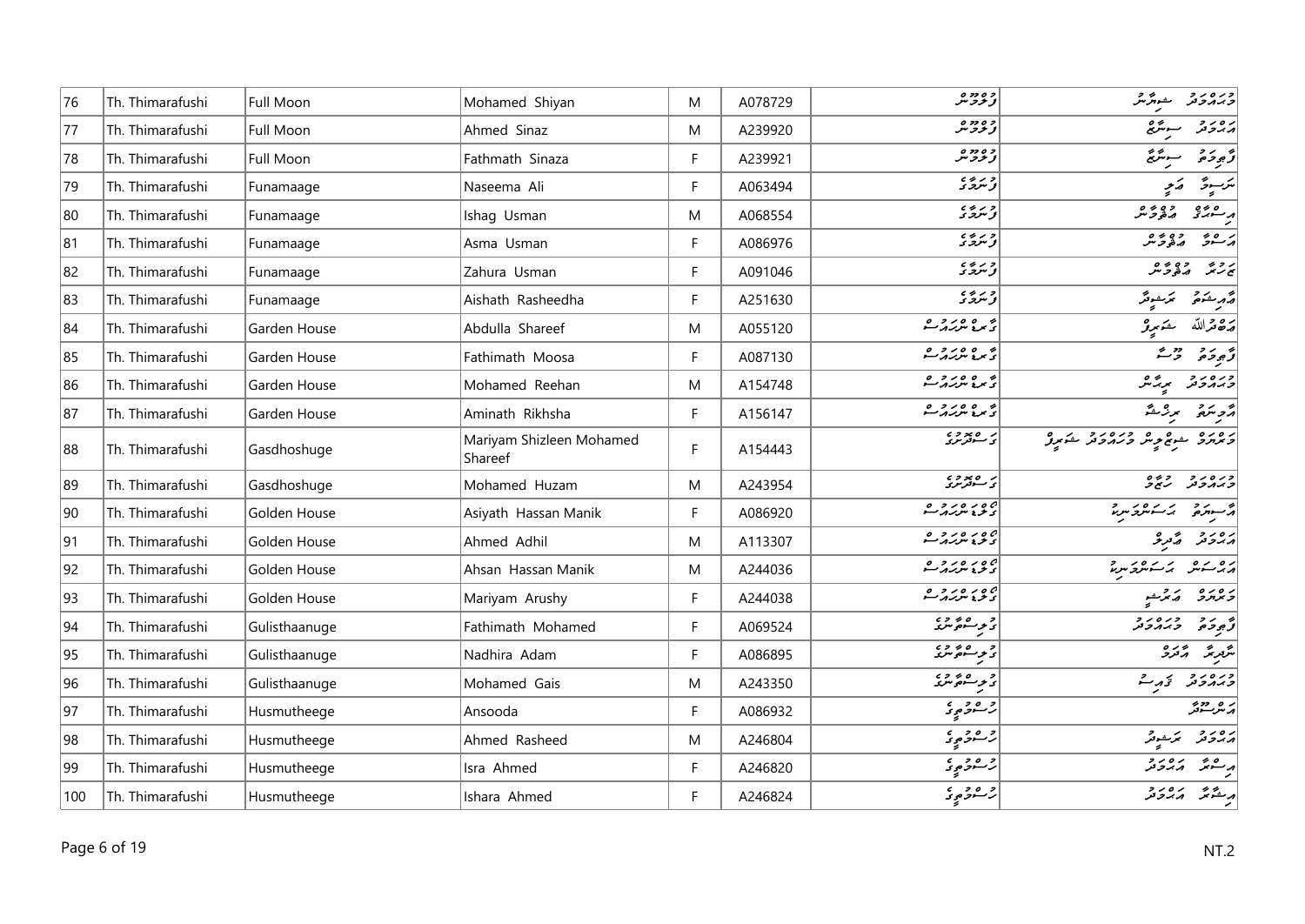| 101 | Th. Thimarafushi | Husmutheege       | Isham Ahmed          | M         | A249435 | ح مەج ھ <sub>و</sub> ى                   | پر ڪري<br>پرور و                                          |
|-----|------------------|-------------------|----------------------|-----------|---------|------------------------------------------|-----------------------------------------------------------|
| 102 | Th. Thimarafushi | Irufuheyge        | Asiyath Jameel       | F         | A114036 | د وون ،<br>د بوتو ر د                    | أأرسله فالمحافية                                          |
| 103 | Th. Thimarafushi | Iruvaige          | Siththi Hasma        | F         | A244676 | د بره در پا<br>د بره در                  | ر ه پی<br>سورصحر                                          |
| 104 | Th. Thimarafushi | Iruvaige          | Hamdhoon Hameedh     | M         | A244794 | وبرء                                     | رەپور بەر<br>بەرتىر بەرتى                                 |
| 105 | Th. Thimarafushi | Iruvaige          | Mohamed Abdul Wahid  | M         | A244797 | و بره در ه                               | وره رو ده وه و و<br><i>و پروو</i> تر برختر <i>و ب</i> رتر |
| 106 | Th. Thimarafushi | Iruvaige          | Shazin Ahmed         | M         | A249433 | وبرءرء                                   | شگېرسر كەبردىر                                            |
| 107 | Th. Thimarafushi | Jade              | Mohamed Ahmed        | M         | A087171 | ي ه<br>فع ځ                              | כנסנכ נסנכ<br>כממכת המכת                                  |
| 108 | Th. Thimarafushi | Jade              | Ismail Ahmed         | ${\sf M}$ | A240589 | ی ہ<br>فع با                             | و عرصي ده دور                                             |
| 109 | Th. Thimarafushi | Jade              | Shaiha Ahmed         | F         | A240594 | ی ہ<br>قع ع                              | $\frac{2707}{2727}$                                       |
| 110 | Th. Thimarafushi | Janbumaage        | Sharumeela Mohamed   | F         | A060938 | ر ه د و و<br>نح سرچ تر د                 | شركرد وره دو                                              |
| 111 | Th. Thimarafushi | Janbumaage        | Ahmed Sarah          | M         | A060939 | ر ه و و »<br>تع سرچ تر د                 | رەرو روە                                                  |
| 112 | Th. Thimarafushi | Javaahiru Vaadhee | Abdulla Sajid        | M         | A086984 | <br>  ئ قرىر ترقى قبير                   | ەھىراللە<br>ستگھ فر                                       |
| 113 | Th. Thimarafushi | Javaahiru Vaadhee | Ibrahim Husham       | M         | A086986 | <br>  ج وَّ رِ بروَّ مِرِ                | ژ شۇ ۋ<br>ەرھ ئ <sup>ۆ</sup> ر ۋ                          |
| 114 | Th. Thimarafushi | Javaahiru Vaadhee | Hadhiyyath Moosa     | F         | A086987 | ئەقرىر قەتر                              | ر مرد دور                                                 |
| 115 | Th. Thimarafushi | Javaahiru Vaadhee | Hassan Ibrahim Fulhu | ${\sf M}$ | A086989 | ئەقەر برقە تېر                           | برسكش مرەغرىرور                                           |
| 116 | Th. Thimarafushi | Javaahiru Vaadhee | Hussain Sammah       | ${\sf M}$ | A405188 | ئەقرىر تەقرىر                            |                                                           |
| 117 | Th. Thimarafushi | K. Aage           | Anwar Ibrahim        | M         | A001274 | $\overset{c}{\mathscr{L}}$ .             | גם גב השתיק                                               |
| 118 | Th. Thimarafushi | K. Aage           | Nadiya Ibrahim       | F         | A038078 | $\overset{c}{\mathscr{I}}$ $\cdot$ $\nu$ | متبرة مقتررة                                              |
| 119 | Th. Thimarafushi | K. Aage           | Naaz Ibrahim         | F         | A111278 | $\overset{c}{\mathscr{L}}$ .             | پره<br>سرچ<br>دەندېرد                                     |
| 120 | Th. Thimarafushi | K. Aage           | Ahmed Zaki           | ${\sf M}$ | A124284 | ىد ئەمىي                                 |                                                           |
| 121 | Th. Thimarafushi | K. Aage           | Nasiha Ibrahim       | F         | A128218 | $\overset{c}{\mathscr{L}}$ .             | برە ئۆر ۋ<br>متزسور                                       |
| 122 | Th. Thimarafushi | K. Aage           | Mohamed Zaki         | ${\sf M}$ | A242335 | $\overset{c}{\mathscr{L}}$ .             | و رە ر د<br>تر پر تر تر<br>ېنې                            |
| 123 | Th. Thimarafushi | K. Aage           | Adam Naveen          | ${\sf M}$ | A242366 | $\overset{c}{\mathscr{L}}$ .             | سكبوبثر<br>په ره<br>د ترو                                 |
| 124 | Th. Thimarafushi | K. Aage           | Ibrahim Nawwir       | ${\sf M}$ | A242371 | ر پر د<br>در آري                         | يتدوير<br>ە ھەترىرى<br>م                                  |
| 125 | Th. Thimarafushi | Karankaa Villa    | Ismail Shaheem       | M         | A101028 | ئەنگەرىگە بەرگە                          | ر عقيدة المحمدة                                           |
| 126 | Th. Thimarafushi | Karankaa Villa    | Ali Shaheem Adam     | ${\sf M}$ | A122352 | ئەنگەرىگە بوڭر                           | پر په شرير و اورد                                         |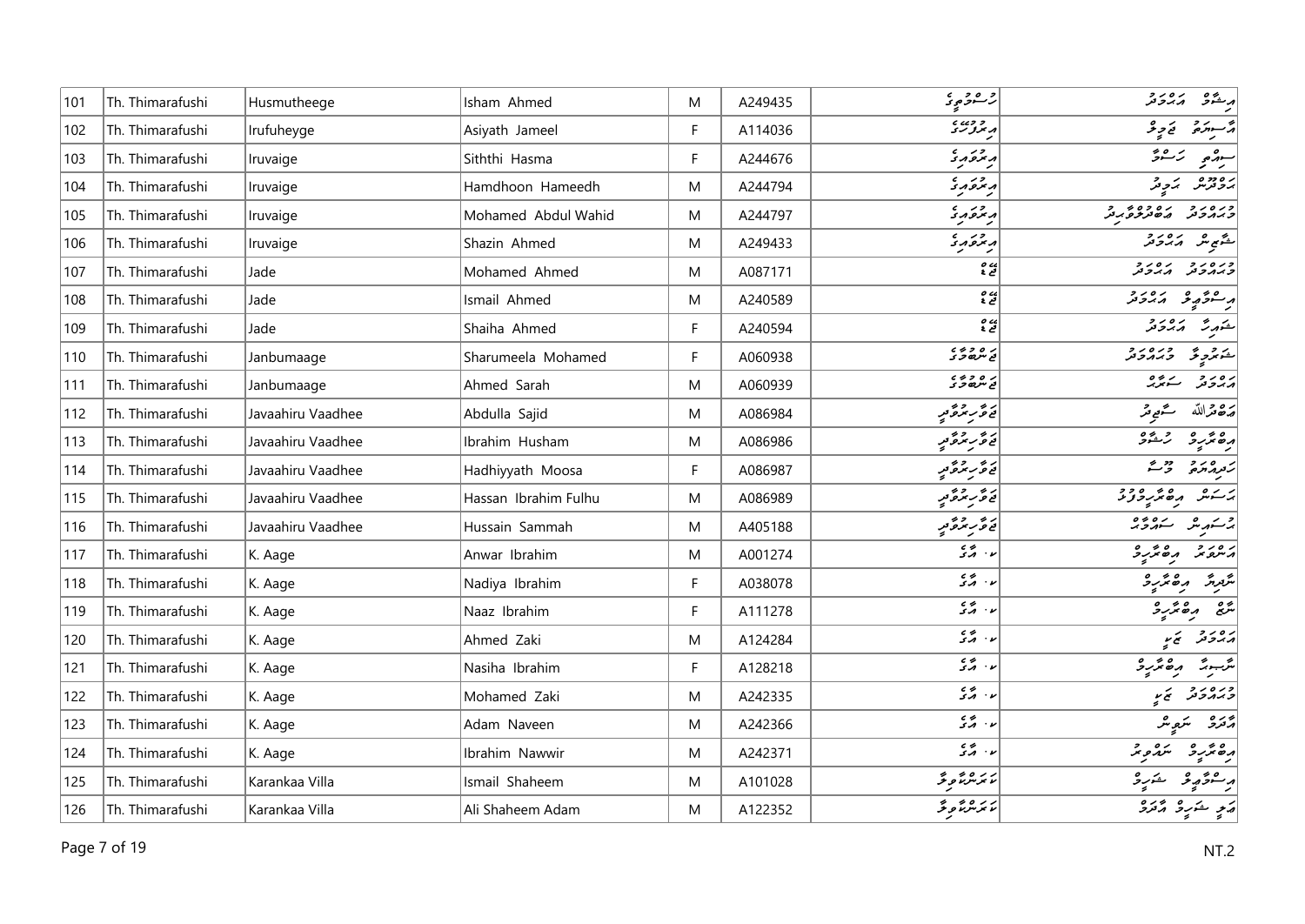| 127 | Th. Thimarafushi | Karankaa Villa  | Hawwa Ziuna          | F. | A128791 | ر<br>ئائىر مىرى <i>ما ج</i> ىر                 | برە ئەستر                                   |
|-----|------------------|-----------------|----------------------|----|---------|------------------------------------------------|---------------------------------------------|
| 128 | Th. Thimarafushi | Karankaage      | Mohamed Shafeeu      | M  | A241066 | ر ر ه و و ،<br>ما مرس د                        | ورەرو شۆپە                                  |
| 129 | Th. Thimarafushi | Kulhidhoshuge   | Hawwa Nasiha         | F. | A051885 | د په ده<br>ما موفرمرد                          | رەپ<br>  برادى<br>ىترىبەرىج                 |
| 130 | Th. Thimarafushi | Kulhidhoshuge   | Aminath Nazeera      | F. | A141859 | د په ده<br>تا نوفرنزد                          | أرمر<br>سَمْدِيَّر                          |
| 131 | Th. Thimarafushi | Kulhifas        | Aminath Liusana      | F  | A239924 | ر<br>سربر میں<br>سر                            | ىر ئەشەشر<br>ۇ ئەسىرە                       |
| 132 | Th. Thimarafushi | Kulhifas        | Ihusana Ibrahim      | F  | A239926 | تۈپۈرگە                                        | ورحش وهغربه                                 |
| 133 | Th. Thimarafushi | Kulhlhavahge    | Aishath Azma         | F  | A052247 | و ہ ر ر ہ ،<br>ماہر نواز ت                     | و شرح دود.<br>مرسستور م                     |
| 134 | Th. Thimarafushi | Lilyge          | Mariyam Fahuma       | F  | A243716 | موموتى<br>مرتو                                 | ر ه ر ه<br>تر بر بر<br>ى ئەرىج              |
| 135 | Th. Thimarafushi | Lucky House     | Hamdhaan Ali         | M  | A243951 | ئەرىر ئەرم                                     | پروټر تر کړې                                |
| 136 | Th. Thimarafushi | Mabusthaanuge   | Adila Abdulla        | F. | A148175 | ر و ه ه و و و<br>و <i>ه هو</i> سر <sub>ک</sub> | أصمرته سكافته                               |
| 137 | Th. Thimarafushi | Mabusthaanuge   | Fathmath Rishana     | F  | A396923 | ر و ه ه و و و<br>و <i>ه س</i> وه سرو           | ۇيۇقۇ بېشگە                                 |
| 138 | Th. Thimarafushi | Madufehige      | Abdul Raheem Mohamed | Μ  | A104212 | نړۍ ځور ئ <u>ې</u>                             | נסכסגם כנסגב<br>הסנג <sub>דאק</sub> ב בגהכת |
| 139 | Th. Thimarafushi | Madufehige      | Ahmed Ajuvad         | M  | A397128 | ىر دې<br>خەنۇر بى                              | رەرد رورد<br>مەردىس مەھ                     |
| 140 | Th. Thimarafushi | Mala            | Aishath Khuwailath   | F  | A243674 | ۇتى                                            | أشرشتم تقدمهم                               |
| 141 | Th. Thimarafushi | Mala            | Sobeena Mohamed      | F  | A243676 | ۇت                                             | بنوم وروره                                  |
| 142 | Th. Thimarafushi | Malas           | Maseea Moosa         | F  | A343484 | 5 كۇرىقە                                       | لترسيقه<br>وحرثة                            |
| 143 | Th. Thimarafushi | Mekaa Hiyaa     | Aminath Saeeda       | F  | A092946 | د نارېژ                                        | ۇ ئەسكە ئەر ئۇ                              |
| 144 | Th. Thimarafushi | Milet           | Aishath Samiyya      | F. | A072782 | تربي                                           | ۇرمۇق سەرەر                                 |
| 145 | Th. Thimarafushi | Milet           | Ali Asvad            | M  | A072784 | ولحره                                          | أتهمج أتره وترقر                            |
| 146 | Th. Thimarafushi | Milet           | Aminath Sana         | F  | A087155 | وتوه                                           | ۇ ئەسىر ئەيگە                               |
| 147 | Th. Thimarafushi | Minivan Asseyri | Farhad Adam          | Μ  | A009783 | ج سره مهره منه<br>مرسم سمد <sub>مر</sub> ه منه | ر و د و ره<br>تو بررتر مرکزو                |
| 148 | Th. Thimarafushi | Minivan Asseyri | Ahmed Nadeem         | M  | A104251 |                                                | رەر پەرو                                    |
| 149 | Th. Thimarafushi | Moon Star       | Aminath Noora        | F  | A111658 | دد ه ره پر                                     | أأدوسه المترتكر                             |
| 150 | Th. Thimarafushi | Moon Star       | Ahmed Nahidh         | M  | A240209 | دد ه ره پر                                     | پره پر په پېښتر                             |
| 151 | Th. Thimarafushi | Mulahmaage      | Saifulla Thuththu    | M  | A024920 | و ره و »<br>د <del>و</del> د د د               | و ه و<br>حوا <i>ز</i> حو<br>ستمرقر الله     |
| 152 | Th. Thimarafushi | Mulahmaage      | Aishath Sameera      | F  | A086882 | و ره و »<br>د <del>و</del> د د د               | ۇرمىشقى سىموتۇ                              |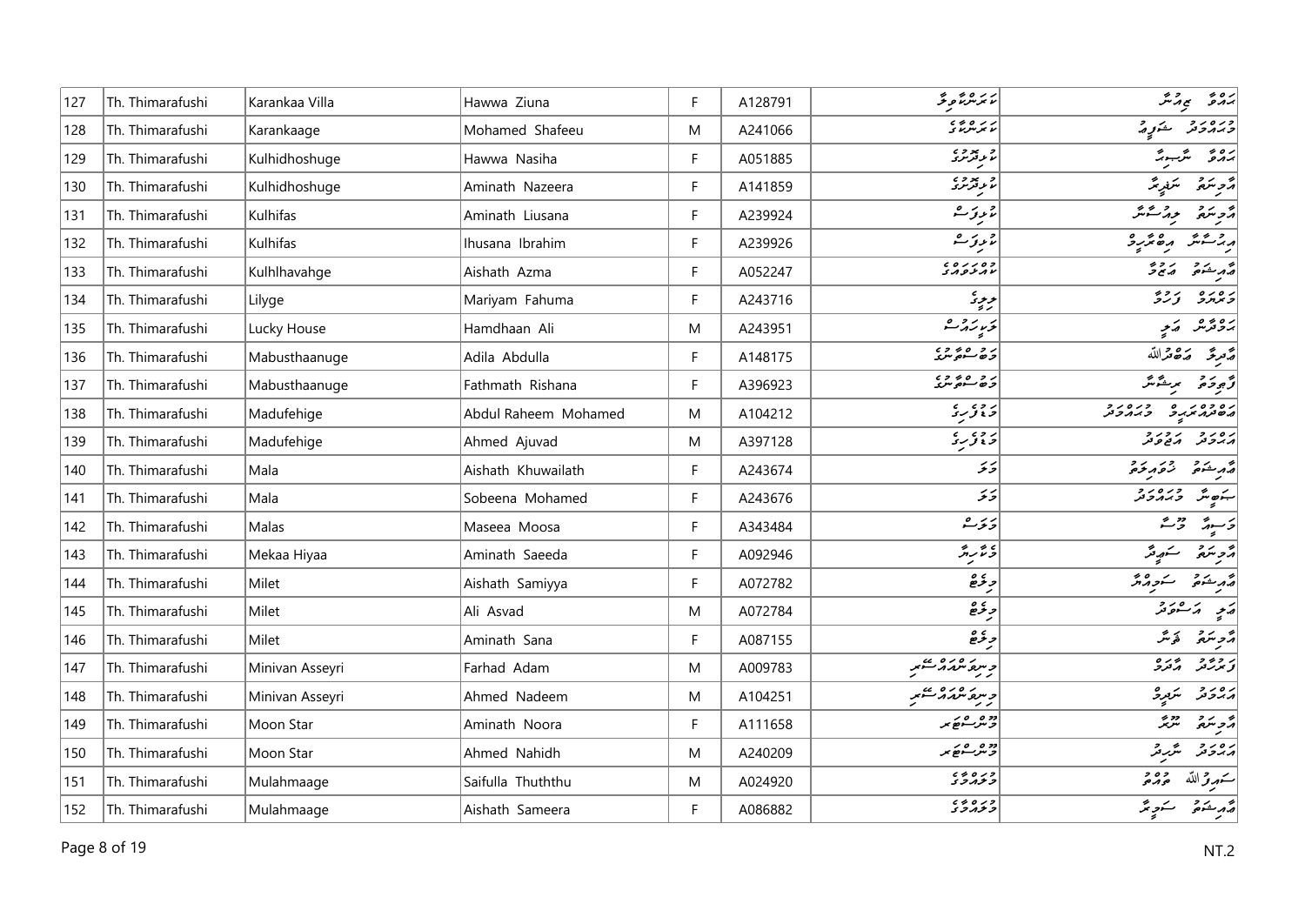| 153 | Th. Thimarafushi | Mulahmaage    | Mariyam Shahidha | $\mathsf F$ | A086883 | و ره و »<br>د <del>و</del> د د د               | ر ه ر ه<br><del>ر</del> بربر د<br>ستەرىتر  |
|-----|------------------|---------------|------------------|-------------|---------|------------------------------------------------|--------------------------------------------|
| 154 | Th. Thimarafushi | Mulahmaage    | Mariyam Saifa    | F           | A396965 | و ره و ،<br><del>ر</del> نو پر تر <sub>ک</sub> | ئەمەر ھ<br>ستهرقر                          |
| 155 | Th. Thimarafushi | Muleege       | Mohamed Inad     | M           | A148669 | د<br>و د پ                                     | ورەرو ھىگى                                 |
| 156 | Th. Thimarafushi | Muleege       | Ahmed Hassan     | M           | A159562 | د<br>ترموز                                     | رەرد پرىش                                  |
| 157 | Th. Thimarafushi | Muthee House  | Sakeena Adam     | F           | A064322 | ج <sub>م</sub> ورَ پر م                        | اسكىيە مىكر ئەردى<br>ئىستار ئىسىرى         |
| 158 | Th. Thimarafushi | Muthee House  | Mohamed Jinah    | M           | A104988 | <sub>ۇ ھوپە ئەرقىسىگە</sub>                    | ورەرو يەش                                  |
| 159 | Th. Thimarafushi | Nalahiya      | Ali Shakir       | M           | A087091 | يئر پخرېر                                      | أەسم ئىقىرىمە                              |
| 160 | Th. Thimarafushi | Nalahiya      | Ahmed Sahum      | M           | A162064 | يئر پخرېد                                      | ره ر و د وه<br>مربرو تر د                  |
| 161 | Th. Thimarafushi | Nalahiya      | Aminath Sudha    | F           | A266170 | يئر پخرېر                                      | ړ په دې کمونکر                             |
| 162 | Th. Thimarafushi | Nalahiya      | Hassan Sameeh    | M           | A266173 | يتزئر بر                                       | يركبش كتوبر                                |
| 163 | Th. Thimarafushi | Narugis Villa | Ibrahim Sameer   | M           | A087158 | ىئەتترىر كىشموقە                               | ەر ھەترىر <i>ۋ</i><br>سەدىر                |
| 164 | Th. Thimarafushi | Narugis Villa | Mariyam Shoora   | F           | A390629 | ىئرىزىر سىفرىتى                                | ر ه ر ه<br><del>و</del> بوبرو<br>ية مجر    |
| 165 | Th. Thimarafushi | Neeloafaruge  | Baseera Adam     | F           | A041059 | سرچونو پر دي<br>سرچونو پري                     | ەسبەتىر<br>پەر ە<br>مەنزۈ                  |
| 166 | Th. Thimarafushi | Neeloafaruge  | Ibrahim Rasheed  | M           | A048214 | سرچونو پر د                                    | ە ھەترىر <sup>ە</sup><br>بمرسفيوتر         |
| 167 | Th. Thimarafushi | Neeloafaruge  | Shaziyya Adam    | F           | A086934 | سرچونو پر د<br>پیرچونو <i>پر</i> ي             | شە <sub>فر</sub> ىرىگر<br>پەر ە<br>مەنزۈ   |
| 168 | Th. Thimarafushi | Noovilu       | Nishan Mohamed   | F           | A072672 | لترهر فحر                                      | و ره ر و<br>تر پر ژ تر<br>سرىشەشر          |
| 169 | Th. Thimarafushi | Noovilu       | Sham Mohamed     | M           | A087477 | يتر <sub>عر</sub> تحر                          | و ره ر و<br><i>و پر</i> و تر<br>ىشۇر       |
| 170 | Th. Thimarafushi | Noovilu       | Ahmed Shanah     | M           | A087479 | يتر <sub>عر</sub> تحر                          | ره رو شکارو و<br>مربر و در شکار            |
| 171 | Th. Thimarafushi | Noovilu       | Ihsan Mohamed    | M           | A241781 | يتروخه                                         | و ره ر د<br>تربر پر تر<br>ەر ئەشر          |
| 172 | Th. Thimarafushi | Pink House    | Asad Ibrahim     | M           | A243089 | ار موجه برج مع                                 | ەھ تررۈ<br>ېر کەچر                         |
| 173 | Th. Thimarafushi | Radiumge      | Aishath Nisfa    | F           | A148325 | ړ ده ده<br>مرغ در                              | ۇرمۇق سرسىۋ                                |
| 174 | Th. Thimarafushi | Radiumge      | Fathmath Mohamed | F           | A240177 | بروه<br>بروتردی                                | و ره ر د<br>تر پر ژمر<br>ء مر د<br>ترجو حو |
| 175 | Th. Thimarafushi | Radiumge      | Aishath Liusa    | F           | A240186 | ړ ده ده<br>مربو د                              | ىرەرىگە<br>و مر شو د<br>م                  |
| 176 | Th. Thimarafushi | Riveli        | Abdulla Vishah   | M           | A376965 | ىردى<br>ئر                                     | ح مشتر تر<br>وكافرالله                     |
| 177 | Th. Thimarafushi | Roashaneege   | Aminath Agisa    | F.          | A246862 | ص پیک میرنگی<br>م                              | أثرجر مترة<br>ە ئىتى بەستىگە               |
| 178 | Th. Thimarafushi | Roashaneege   | Fathimath Shafia | F           | A246881 | ترڪسري                                         | ژودَه څره                                  |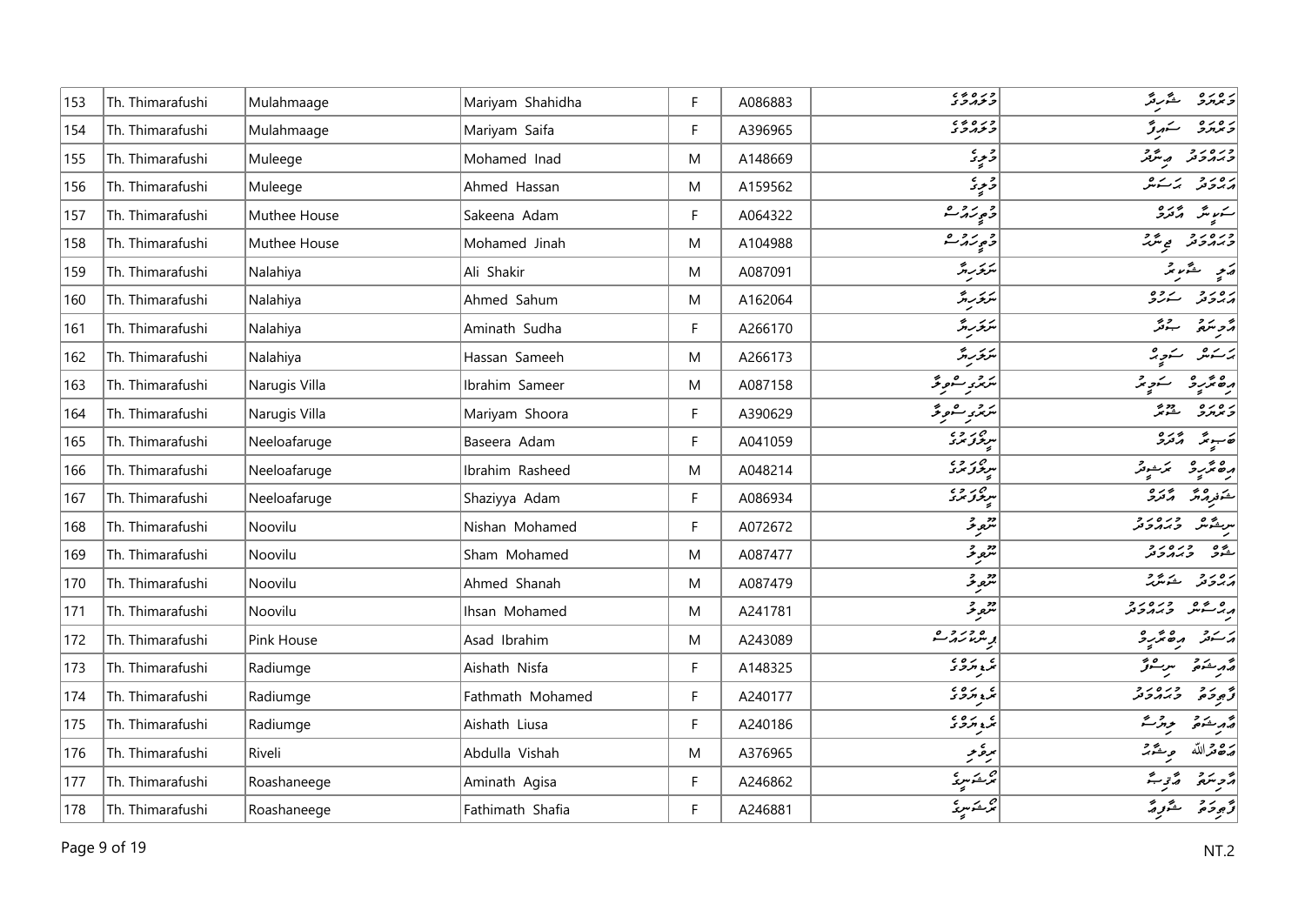| 179 | Th. Thimarafushi | Roashaneege       | Mariyam Makhfooza         | F. | A246889 | ترىشەسرىگە                        | ىرە دىق ئە<br>ر ه بر ه<br><del>د</del> بربرد          |
|-----|------------------|-------------------|---------------------------|----|---------|-----------------------------------|-------------------------------------------------------|
| 180 | Th. Thimarafushi | Roashaneege       | Hawwa Shiura              | F. | A397110 | ر<br>ترڪس <sub>ي</sub> ر          | شەرگە ئىگر<br>برەپچ                                   |
| 181 | Th. Thimarafushi | Sabar             | Mohamed Sunah             | M  | A151418 | سەھ بىر                           | ورەرو ئەر                                             |
| 182 | Th. Thimarafushi | Safagu            | Aishath Ula               | F  | A242803 | سەدى                              | مەرىشى مەق                                            |
| 183 | Th. Thimarafushi | Satharuge         | Abdulla Moosa             | Μ  | A044627 | ر ر و د<br>ستمبر                  | رەپراللە                                              |
| 184 | Th. Thimarafushi | Satharuge         | Mohamed Moosa             | Μ  | A064593 | ر ر و د<br>ستونونو د              | وره دو دور                                            |
| 185 | Th. Thimarafushi | Satharuge         | Ibrahim Shameem           | M  | A086978 | ر د و د<br>ستمبر                  | المشكورة<br>ەر ھەترىر <i>3</i>                        |
| 186 | Th. Thimarafushi | Satharuge         | Mazih Ibrahim             | M  | A249452 | ر ر و د<br>ستورگری                |                                                       |
| 187 | Th. Thimarafushi | Satharuge         | Maisara Mohamed           | F. | A249822 | ے پر و ۽<br>ستمبر <i>پن</i>       | ۇرىسى دىرەرد                                          |
| 188 | Th. Thimarafushi | Satharuge         | Aminath Mizuna            | F. | A251640 | ر ر و د<br>ستونونو د              |                                                       |
| 189 | Th. Thimarafushi | Satharuge         | Ali Munaz                 | M  | A251643 | ر د و د<br>ستمبر                  | أرجع وتثرج                                            |
| 190 | Th. Thimarafushi | Satharuge         | Ahmed Mueez               | M  | A251654 | ر د و د<br>ستمبر                  | - 2707                                                |
| 191 | Th. Thimarafushi | Seeneeasrumaage   | Abida Ali                 | F  | A092038 | سوسره رو و د پر<br>د په پېښو د بر | ړُّ صَدِّ کَمَ دِ                                     |
| 192 | Th. Thimarafushi | Seeneeasrumaage   | Aishath Amany Adam        | F  | A248573 | ۵۶۶۰ کرد و<br>ک کا                | و در در در دره دره<br>مرگزشوهی مرگز بر مرکز           |
| 193 | Th. Thimarafushi | Seenuge           | Abdulla Mohamed           | M  | A049426 | بېرىدى                            | ره دالله وبرورد                                       |
| 194 | Th. Thimarafushi | Silsila           | Muneera Hussain           | F  | A054351 | – د تۇرىدۇ.<br>ب                  | دقسيعٌ برجستهر مثر                                    |
| 195 | Th. Thimarafushi | Silsila           | Ahmed Hussein             | M  | A074773 | – د تۇرىدۇ.<br>ب                  | أرەرو جەسىر ش                                         |
| 196 | Th. Thimarafushi | Silsila           | Mohamed Sazeeh            | M  | A246848 | - د تۇر - د تر<br>س               | ورەرو سەر                                             |
| 197 | Th. Thimarafushi | Silsila           | Saffa Ahmed               | F. | A345817 | - دېر د ټر                        | سەرە بەر دەر د                                        |
| 198 | Th. Thimarafushi | Star Irumatheebai | Aishath Malysa            | F  | A266249 | مشقى مترد وقه                     | و ديده دي په                                          |
| 199 | Th. Thimarafushi | Tetroanuge        | Raidh Rafeeu              | M  | A392442 | ۽ ۾ ۾ ج<br>ج ج مرس                | للمراد المركز وكا                                     |
| 200 | Th. Thimarafushi | Tharividhaage     | Abdul Wahhab Hassan Fulhu | M  | A010555 | ە<br>مۇمومۇرى                     | ره وه ره ده به بر ره و و<br>پره تر تر و بر کر سرتو تر |
| 201 | Th. Thimarafushi | Tharividhaage     | Amjad Abdul Wahhab        | M  | A045510 | ر<br>حوموعودی                     | נסגר גם רסינס בס<br>גרשע גם <i>נתח</i> לים            |
| 202 | Th. Thimarafushi | Tharividhaage     | Ali Hassan Fulhu          | M  | A087202 | ر<br>حومرو ترد                    | ەكىيە ئەسكەنلەر<br>مەسىمە                             |
| 203 | Th. Thimarafushi | Tharividhaage     | Ali Shiham                | M  | A120866 | ر<br>حوموعوتری                    | ړې خورگر                                              |
| 204 | Th. Thimarafushi | Tharividhaage     | Muslih Ali                | M  | A243707 | ئەسرەپەترى<br>مۇسرەپەترى          | وجود می                                               |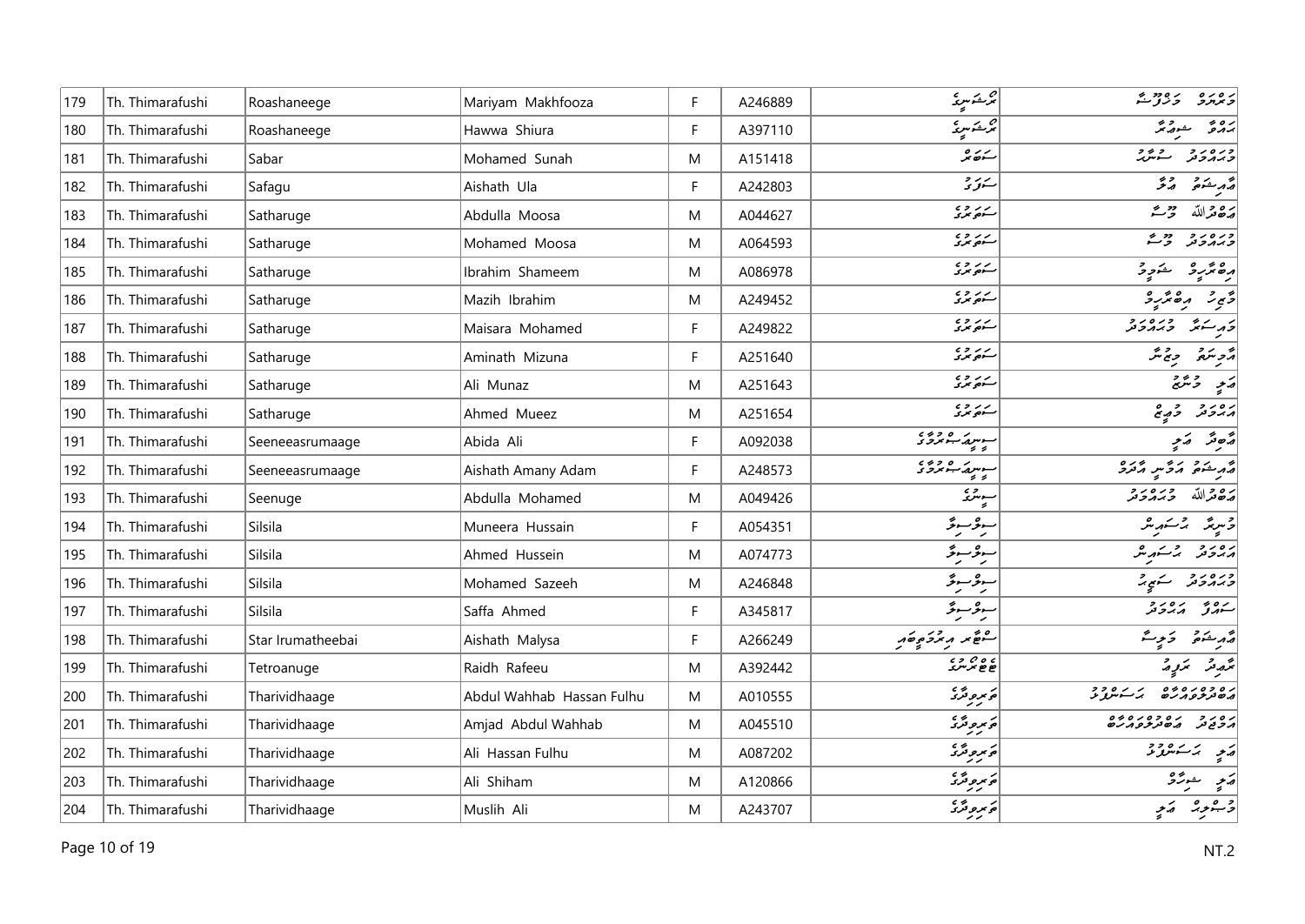| 205 | Th. Thimarafushi | Tharividhaage  | Mais Ali            | M         | A243712 | ر<br>حوموموفری                     | ۇر <sub>م</sub><br>ەكىپىيە                    |
|-----|------------------|----------------|---------------------|-----------|---------|------------------------------------|-----------------------------------------------|
| 206 | Th. Thimarafushi | Tharividhaage  | Maisar Ali          | M         | A243715 | ر<br>ح مرح تر <sub>ک</sub>         | وَرَسِنَدُ الْمَيْرِ                          |
| 207 | Th. Thimarafushi | Thiburoazuge   | Shaheed Ali         | ${\sf M}$ | A086966 | ده ده<br>وه تری                    | شَرَبِرْ - رَمِي                              |
| 208 | Th. Thimarafushi | Thiburoazuge   | Abdulla Sahum       | M         | A249932 | د ۲ د ۲<br>موځ تر بح ک             | برە ترالله<br>سەرە                            |
| 209 | Th. Thimarafushi | Thiburoazuge   | Mohamed Irufaan     | ${\sf M}$ | A249948 | <br>  موھ تریح <sub>ک</sub>        | و ر ه ر د<br><i>و پر</i> پر تر<br>ە بىر ۋىش   |
| 210 | Th. Thimarafushi | Thudeegey Aage | Aminath Thaufeeg    | F         | A126190 | و پره وي<br>مو د د د د             | ג ב יישה ב הרגב                               |
| 211 | Th. Thimarafushi | Thudeegey Aage | Fathuhulla Thaufeeg | M         | A144609 | و پره وي<br>مونځ د پرې             | ترة جرالله تحصر يديح                          |
| 212 | Th. Thimarafushi | Thudeegey Aage | Hawwa Nasha         | F         | A153604 | و پره وه<br>مونځ د مر              | رە ئەسىر<br>بەر ئەسىر                         |
| 213 | Th. Thimarafushi | Thudeegey Aage | Thuhufa Fathuhulla  | F         | A158904 | و پره وي<br>مونځ د پرې             | و ه و<br>موبر تو<br>ترح فرالله                |
| 214 | Th. Thimarafushi | Thudeegey Aage | Khalfaan Fathuhulla | ${\sf M}$ | A240027 |                                    | تروژير وحرته الله                             |
| 215 | Th. Thimarafushi | Thudeegey Aage | Lahufa Fathulla     | F         | A240034 |                                    | ترجوس ترحيحه الله                             |
| 216 | Th. Thimarafushi | Thudeegey Aage | Mohamed Affan       | M         | A240035 | و پره وي<br>مون <sub>ځ</sub> و پرې | כנסנכ נספכ<br>כגתכת ההצית                     |
| 217 | Th. Thimarafushi | Unimaage       | Ahmed Shiham        | M         | A041718 | ا پر پرځ<br>مرگ                    | ره ر د مورد و د                               |
| 218 | Th. Thimarafushi | Unimaage       | Mohamed Afrah       | ${\sf M}$ | A148300 | د سرچ ی<br>د سرچ ی                 | כנסנכ נסשם<br>כמחכת הציגה                     |
| 219 | Th. Thimarafushi | Unimaage       | Azuhar Ali          | ${\sf M}$ | A148310 | د<br>پرسرچر                        | ړی پر په په                                   |
| 220 | Th. Thimarafushi | Unimaage       | Aishath Yumna       | F         | A157973 | و سرچ ي<br>د سرچ ي                 |                                               |
| 221 | Th. Thimarafushi | Unimaage       | Ali Shiham          | ${\sf M}$ | A241136 | د<br>مسرچری                        | $rac{25}{1}$ $rac{1}{2}$ $rac{25}{1}$         |
| 222 | Th. Thimarafushi | Unimaage       | Saeedha             | F         | A241141 | د سرچ ی<br>مرسرچ <sub>ک</sub>      | سەرپەتىر                                      |
| 223 | Th. Thimarafushi | Unimaage       | Ibrahim Azhadh      | M         | A241150 | د سرچ ي<br>م                       | رە ئ <sup>ۆ</sup> رۈ<br>پر 2 پر 3             |
| 224 | Th. Thimarafushi | Unimaage       | Mariyam Zumna       | F         | A241151 | وحسرمج                             | ر ه ر ه<br><del>د</del> بربرگ<br>و ه عر       |
| 225 | Th. Thimarafushi | Unimaage       | Aishath Yuzna       | F         | A396810 | د سرچري<br>مسرچري                  | و ه مر<br>در بې متر<br>و مرکز در<br>مرکز مشوی |
| 226 | Th. Thimarafushi | Uthuruge Aage  | Ibrahim Rasheed     | ${\sf M}$ | A039003 | C C C C C C C<br>N C X X C N       | ە ھەترىرى<br>م<br>ىخرىشە تۈ                   |
| 227 | Th. Thimarafushi | Uthuruge Aage  | Aminath Abdulla     | F         | A141259 |                                    | پ <sup>ر</sup> تر سرچ<br>مَرْهِ قراللّه       |
| 228 | Th. Thimarafushi | Uthuruge Aage  | Aishath Samahath    | F         | A240012 | C G C G G G<br>N G F L G N         | ر بر در د<br>ستونره<br>ر<br>د کرم شوځ         |
| 229 | Th. Thimarafushi | Uthuruge Aage  | Aminath Sibahath    | F         | A240013 |                                    | أرمز يتزه<br>سىۋېرە                           |
| 230 | Th. Thimarafushi | Vaarey Villa   | Aminath Aroosha     | F         | A094347 | و پر<br> عربمرغر                   | أراد المرادر والمريض                          |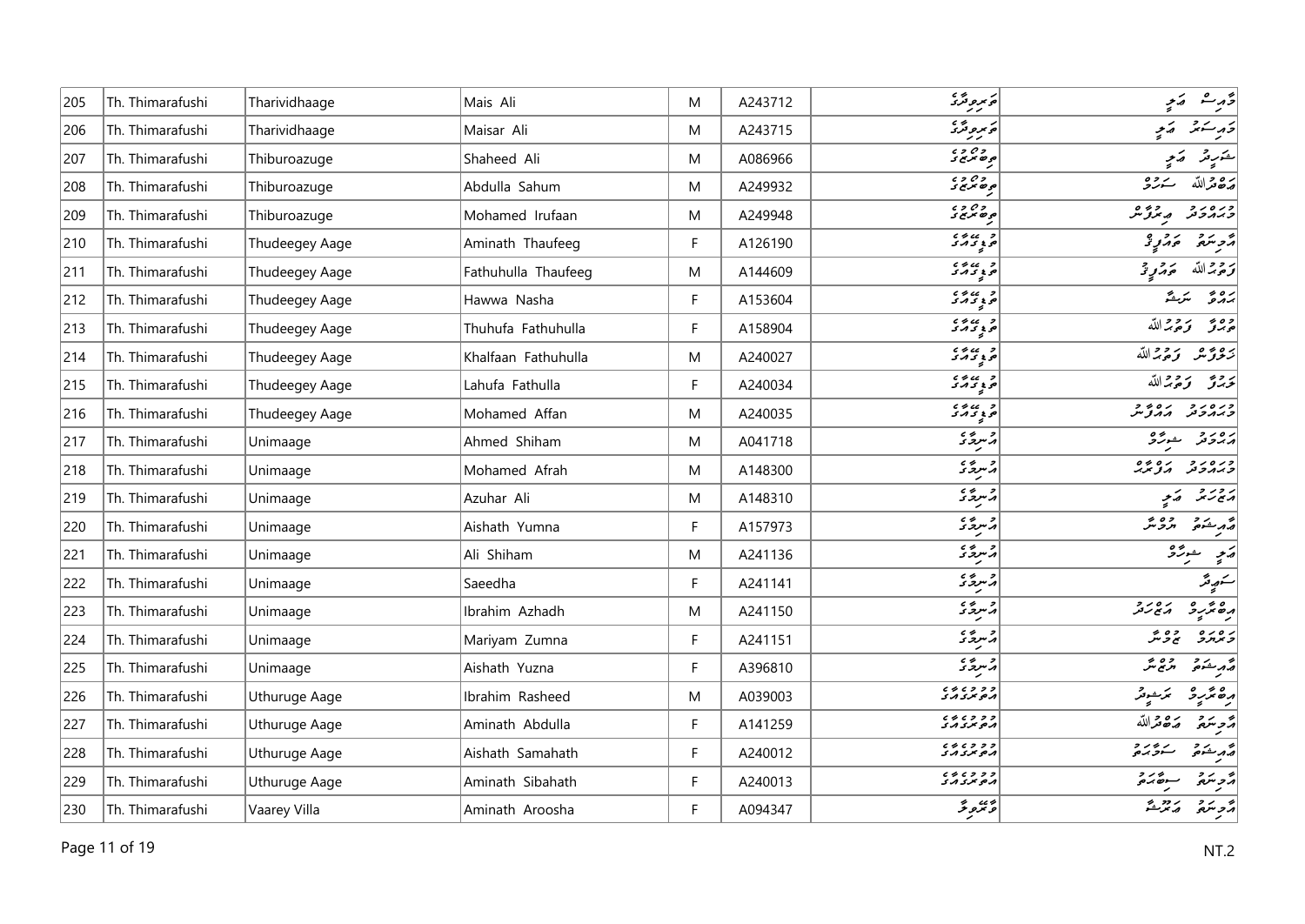| 231 | Th. Thimarafushi | Vaarey Villa        | Ali Imaam            | M | A338942 | ە يە<br>قەنىر بوقر                     | أوسمج ورقرقر                          |
|-----|------------------|---------------------|----------------------|---|---------|----------------------------------------|---------------------------------------|
| 232 | Th. Thimarafushi | Vaarey Villa        | Ahmed Ashraf         | M | A362497 | ۇ يىمبرۇ                               | ره رو بر ۱۵ ره<br>د بروتر بر شوبرتر   |
| 233 | Th. Thimarafushi | Vaifilaamaage       | Ahmed Suhail         | M | A087162 | د مرونو د د                            | أرور وروري                            |
| 234 | Th. Thimarafushi | Vaifilaamaage       | Mohamed Faisal       | M | A087163 | اءَ مروځه ځو                           | ورەرو تەرىپى                          |
| 235 | Th. Thimarafushi | Vaifilaamaage       | Ali Mihaal           | M | A087165 | اءَ مروءَ دُ                           | أريمو ورمحو                           |
| 236 | Th. Thimarafushi | Vaifilaamaage       | Aminath Fazla        | F | A087166 | د مرونونۍ<br> -                        | أثر حبره<br>تۇ شەتۇ                   |
| 237 | Th. Thimarafushi | Vaifilaamaage       | Fathimath Seema      | F | A087168 | ئەمرىر ئۇچ <sup>ى</sup>                | ا تو بر در<br>ا<br>سېۋىتى<br>ئە       |
| 238 | Th. Thimarafushi | Vaifilaamaage       | Aishath Fazeela      | F | A087169 | ر<br>وړ د د د د د                      | ەربەرە كەنبەدى<br>مەربىسى كەنبە       |
| 239 | Th. Thimarafushi | Vaifilaamaage       | Hawwa Zimna          | F | A167507 | ئەرىر ئەتەي                            | برە ئە ئەھە                           |
| 240 | Th. Thimarafushi | Velabulige          | Sameera Moosa        | F | A087022 | ې ئەھەمەي<br>مەمۇھەم                   | وحرثة<br> سەر پۇ                      |
| 241 | Th. Thimarafushi | Velabulige          | Seema Moosa          | F | A087023 | ې پر د دي<br>د تره مړي                 | سوځينځ مخت                            |
| 242 | Th. Thimarafushi | Velabulige          | Salima Moosa         | F | A261969 | ه نړه مر <sup>ه</sup>                  | الشورة المحمد                         |
| 243 | Th. Thimarafushi | Velabulige          | Abdulla Thahushyn    | M | A261974 | ې پر چ <sub>و</sub> ي                  | بروح الله مؤثر شومثر                  |
| 244 | Th. Thimarafushi | Velabulige          | Fathmath Luba        | F | A261977 | ه بر و د ،<br>د تره تر د               | و مرد د<br>افرامو حامد                |
| 245 | Th. Thimarafushi | Velabulige          | Shirufaan Thaalib    | M | A338831 | ې پر د پر<br>د تره نړۍ                 | شونزۇنىڭ قوچى                         |
| 246 | Th. Thimarafushi | Velabulige          | Lubunan Ibrahim      | M | A338859 | ء پر حري<br> حرکت مر <sub>ک</sub>      | و د پر ه<br>مرس<br>ەھەرىرى            |
| 247 | Th. Thimarafushi | Vinares             | Faraha Ahmed         | F | A249425 | ە ئىر ئۈرگە                            | تخ ترتر بر برور و                     |
| 248 | Th. Thimarafushi | <b>Violet House</b> | Rahula Ahmed         | F | A242805 | ۇر ئۇھ ئەرمى                           | پرژنخ   پرژونر                        |
| 249 | Th. Thimarafushi | <b>Violet House</b> | Mariyam Laiza        | F | A333420 | ۇر ئۇغ ئەرمى                           | پر مرد ه<br>ىخەرىتج                   |
| 250 | Th. Thimarafushi | Yaagoothuge         | Sarumeen Moosa Fulhu | F | A062966 | ږ د د د ع<br>پر د ه و ی                | سىرتى ھەم دور                         |
| 251 | Th. Thimarafushi | Zeeniyaa Manzil     | Zahida Abdul Wahhab  | F | A087152 | ى <sub>م</sub> سر <i>ەڭرىمىتى</i> ر قە | 22010201 212                          |
| 252 | Th. Thimarafushi | Zeeniyaa Manzil     | Ali Ahmed            | M | A087153 | پېښونکرېږو                             | أوسم بره رو                           |
| 253 | Th. Thimarafushi | Zeeniyaa Manzil     | Aishath Zeeniya      | F | A087154 | پېښونکرېږو                             | پ <sup>و</sup> مرشومو<br>م<br>سم سرچڙ |
| 254 | Th. Thimarafushi | Zeeniyaa Manzil     | Fathimath Adhla      | F | A307078 | ى <sub>ي</sub> سر <i>مگرى</i> شرىر مى  | و د د دور                             |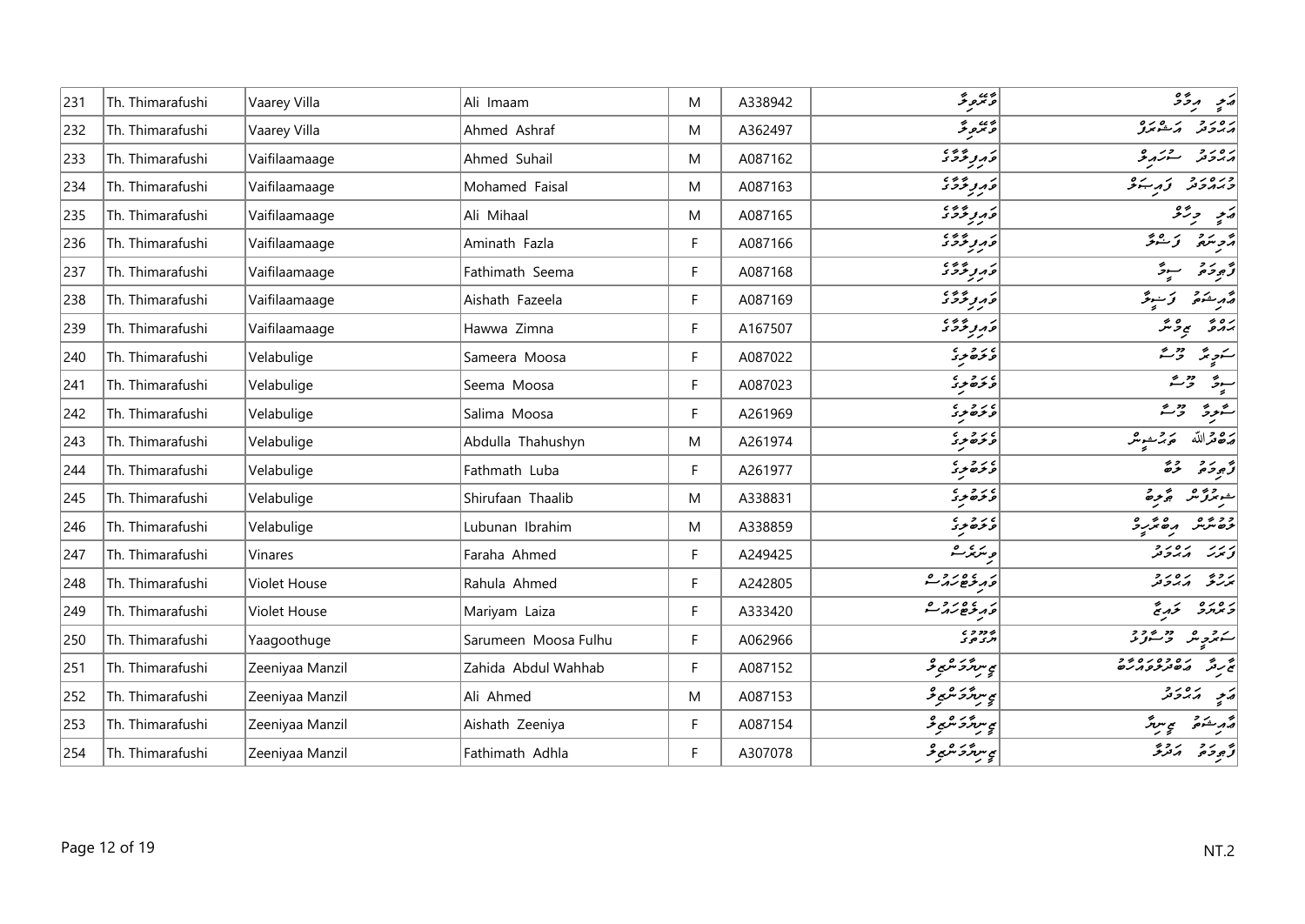## *w7qAn8m? sCw7mRo>u; wEw7mRw;sBo<*

| ' مرمر | 'يئرىثر: |
|--------|----------|
|        |          |
|        |          |
|        |          |

## *w7q9r@w7m> sCw7qHtFoFw7s; mAm=q7 w7qHtFoFw7s;*

| يئرمىش: | $^{\circ}$<br>. سر سر<br>$\cdot$ | $\circ$ $\sim$<br>-- | يئرمثر |
|---------|----------------------------------|----------------------|--------|
|         |                                  |                      |        |
|         |                                  |                      |        |
|         |                                  |                      |        |

| $\frac{\partial}{\partial x}$ | $^{\circ}$ | $\frac{2}{n}$ | $^{\circ}$<br>سرسر. |
|-------------------------------|------------|---------------|---------------------|
|                               |            |               |                     |
|                               |            |               |                     |
|                               |            |               |                     |

| ' ئىرتىر: | سر سر |  |
|-----------|-------|--|
|           |       |  |
|           |       |  |
|           |       |  |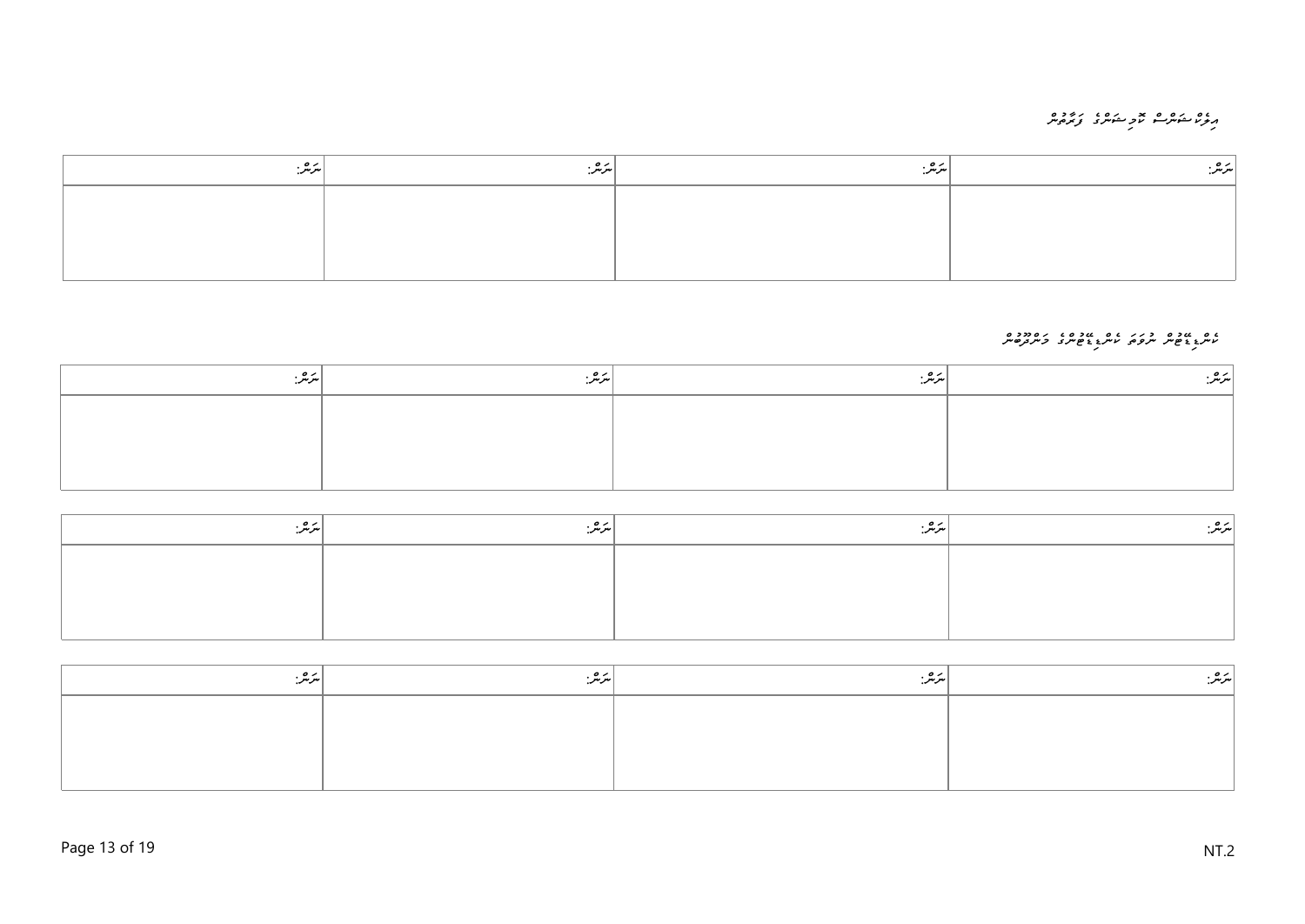| يزهر | $^{\circ}$ | ىئرىتر: |  |
|------|------------|---------|--|
|      |            |         |  |
|      |            |         |  |
|      |            |         |  |

| <sup>.</sup> سرسر. |  |
|--------------------|--|
|                    |  |
|                    |  |
|                    |  |

| ىئرىتر. | $\sim$ | ا بر هه. | لىرىش |
|---------|--------|----------|-------|
|         |        |          |       |
|         |        |          |       |
|         |        |          |       |

| 。<br>مرس. | $\overline{\phantom{a}}$<br>مر مىر | يتريثر |
|-----------|------------------------------------|--------|
|           |                                    |        |
|           |                                    |        |
|           |                                    |        |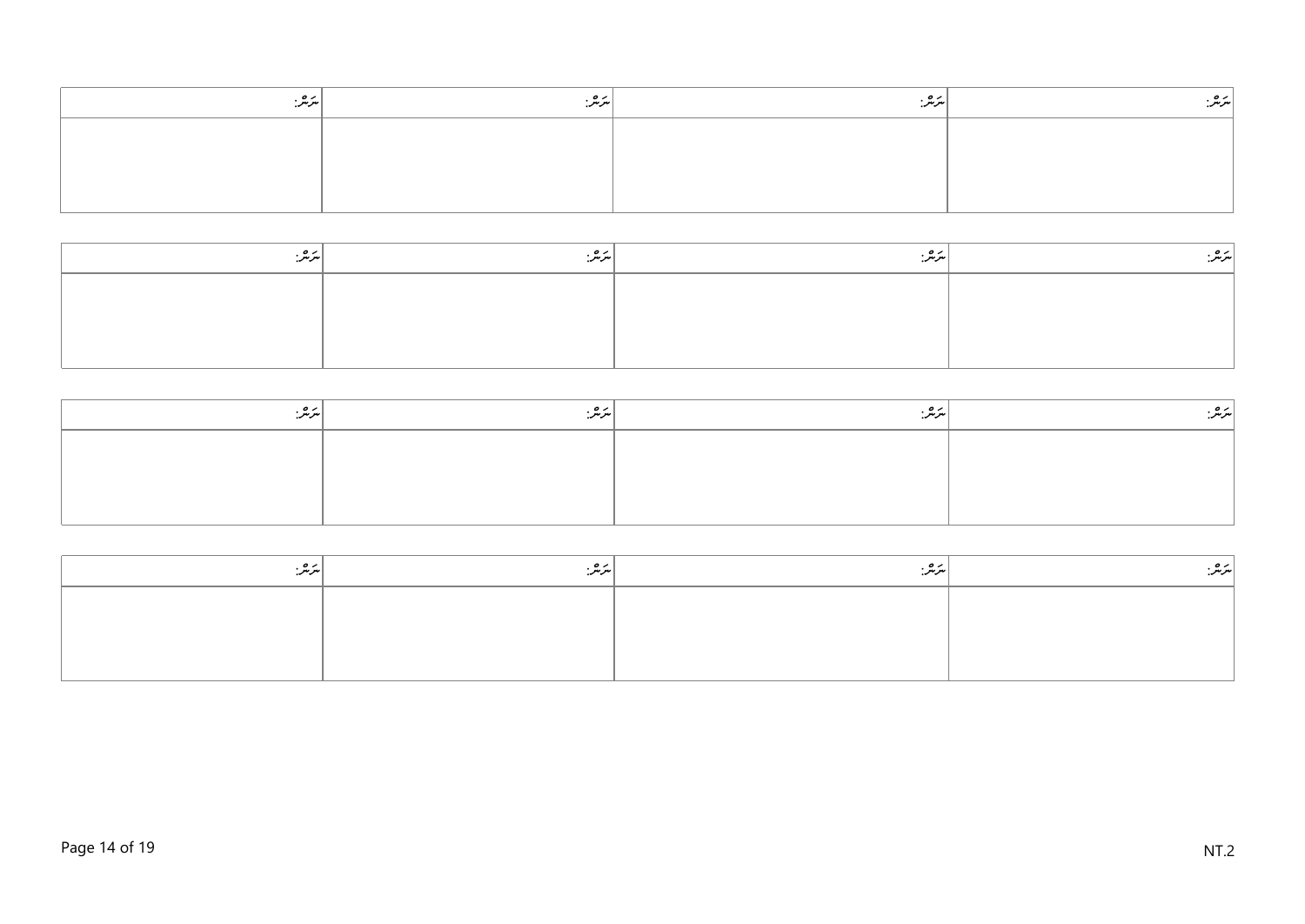| ير هو . | $\overline{\phantom{a}}$ | يرمر | اير هنه. |
|---------|--------------------------|------|----------|
|         |                          |      |          |
|         |                          |      |          |
|         |                          |      |          |

| ئىرتىر: | $\sim$<br>ا سرسر . | يئرمثر | o . |
|---------|--------------------|--------|-----|
|         |                    |        |     |
|         |                    |        |     |
|         |                    |        |     |

| انترنثر: | ر ه |  |
|----------|-----|--|
|          |     |  |
|          |     |  |
|          |     |  |

|  | . ه |
|--|-----|
|  |     |
|  |     |
|  |     |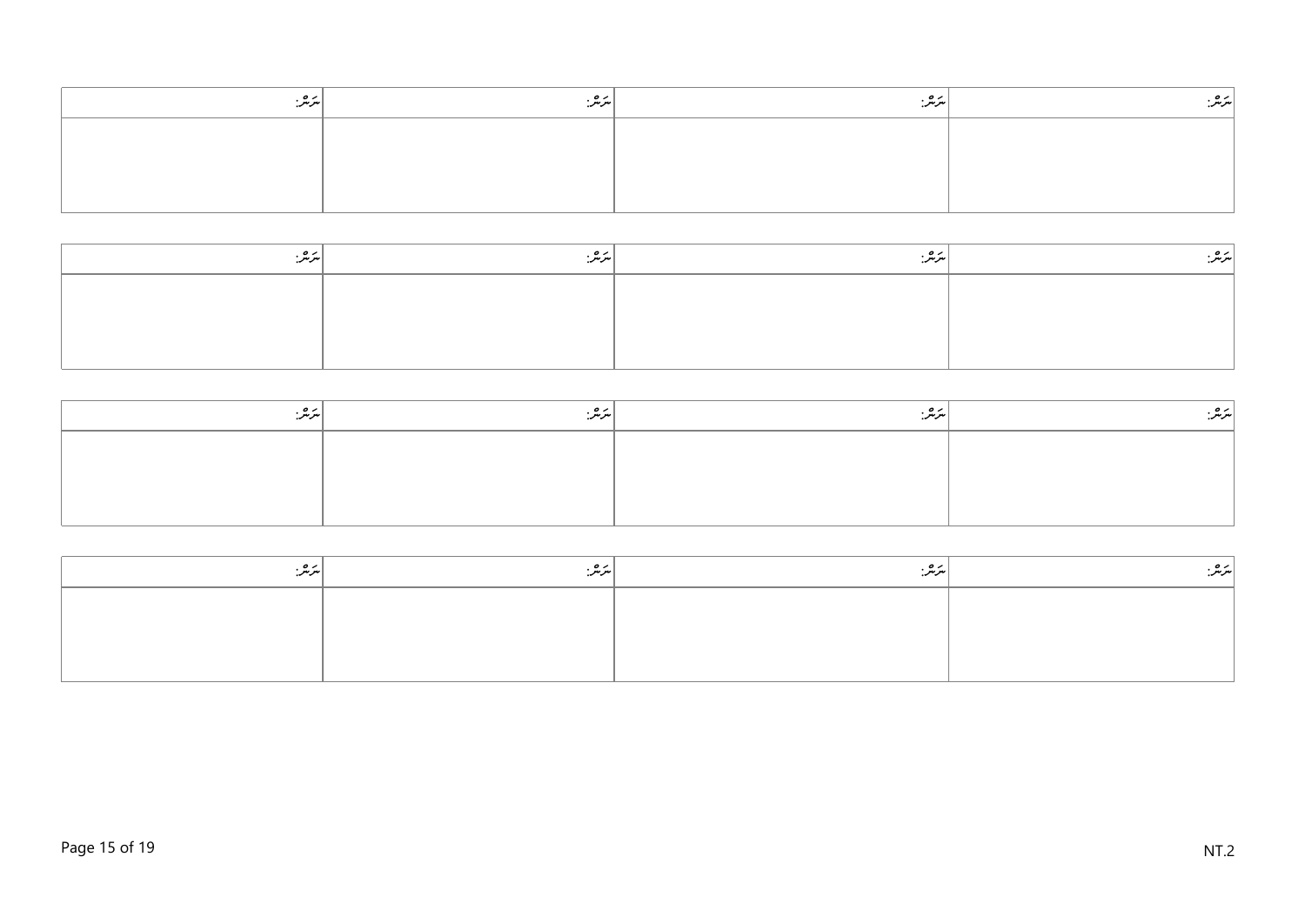| ير هو . | $\overline{\phantom{a}}$ | يرمر | اير هنه. |
|---------|--------------------------|------|----------|
|         |                          |      |          |
|         |                          |      |          |
|         |                          |      |          |

| ىر تىر: | $\circ$ $\sim$<br>" سرسر . | يترمير | o . |
|---------|----------------------------|--------|-----|
|         |                            |        |     |
|         |                            |        |     |
|         |                            |        |     |

| 'تترنثر: | . .<br>يسمونس. |  |
|----------|----------------|--|
|          |                |  |
|          |                |  |
|          |                |  |

|  | . ه |
|--|-----|
|  |     |
|  |     |
|  |     |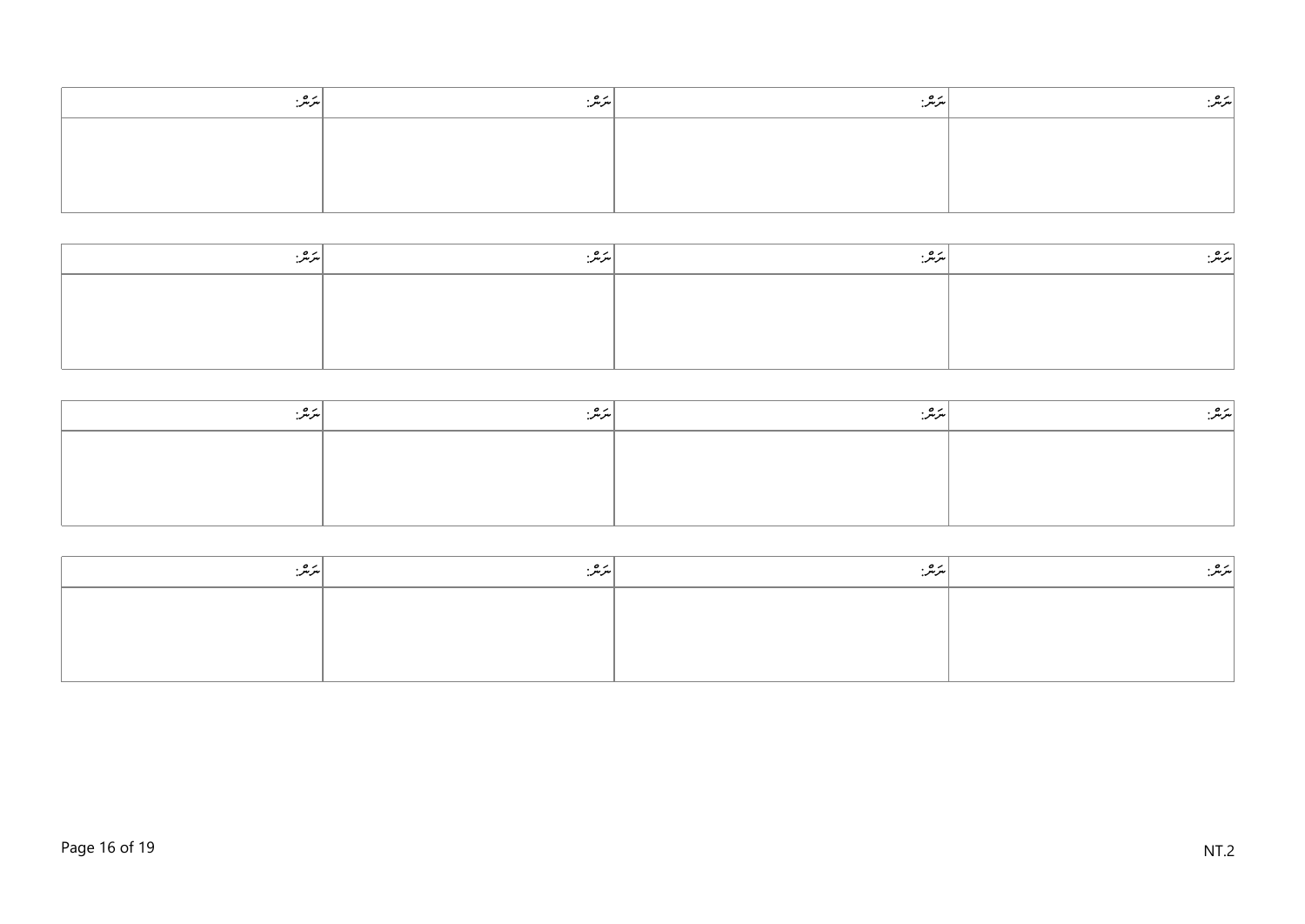| $\cdot$ | 。 | $\frac{\circ}{\cdot}$ | $\sim$<br>سرسر |
|---------|---|-----------------------|----------------|
|         |   |                       |                |
|         |   |                       |                |
|         |   |                       |                |

| يريثن | ' سرسر . |  |
|-------|----------|--|
|       |          |  |
|       |          |  |
|       |          |  |

| بر ه | . ه | $\overline{\phantom{0}}$<br>سرسر |  |
|------|-----|----------------------------------|--|
|      |     |                                  |  |
|      |     |                                  |  |
|      |     |                                  |  |

| 。<br>. س | ىرىىر |  |
|----------|-------|--|
|          |       |  |
|          |       |  |
|          |       |  |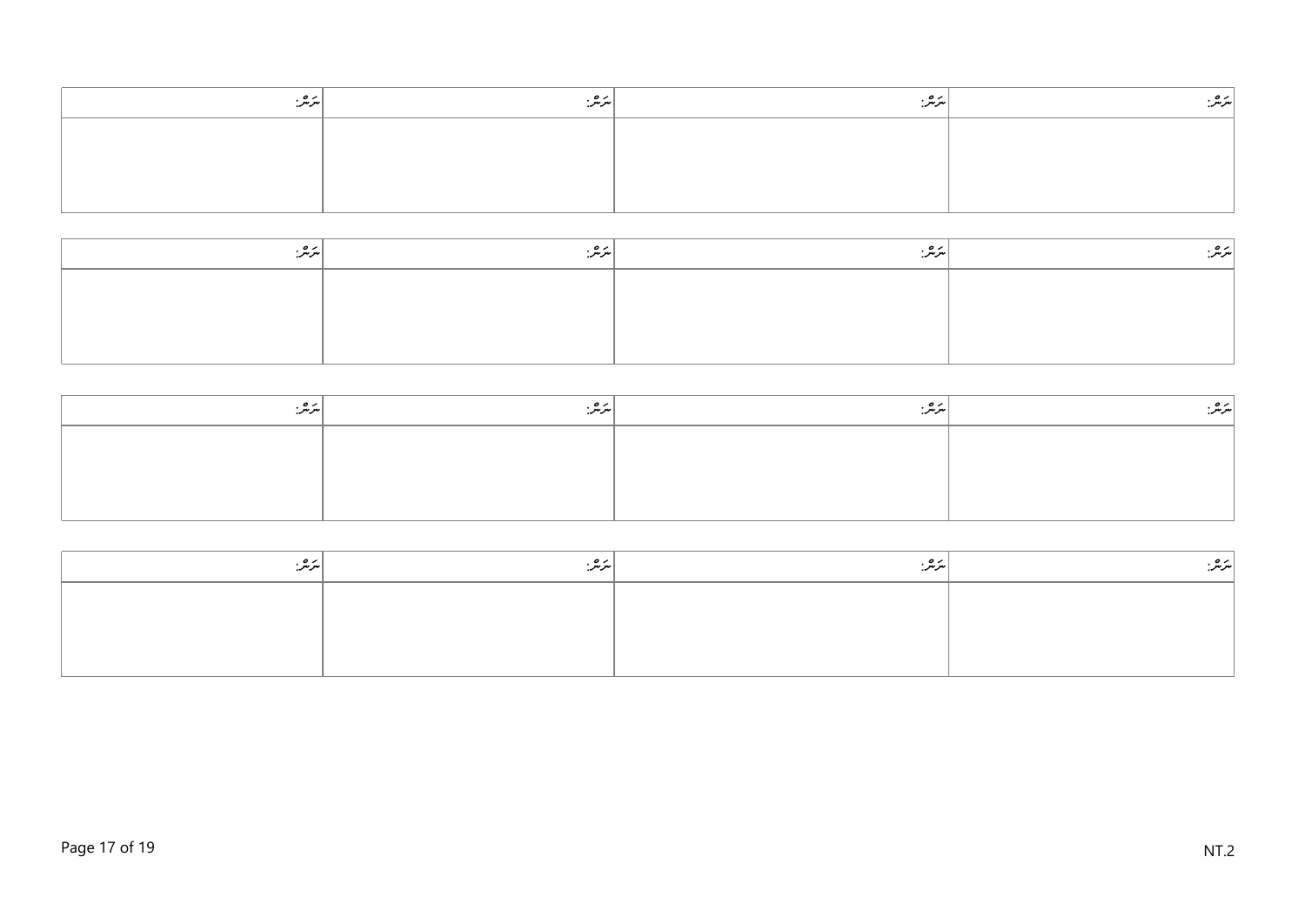| ير هو . | $\overline{\phantom{a}}$ | يرمر | اير هنه. |
|---------|--------------------------|------|----------|
|         |                          |      |          |
|         |                          |      |          |
|         |                          |      |          |

| ىر تىر: | $\circ$ $\sim$<br>" سرسر . | يترمير | o . |
|---------|----------------------------|--------|-----|
|         |                            |        |     |
|         |                            |        |     |
|         |                            |        |     |

| انترنثر: | ر ه |  |
|----------|-----|--|
|          |     |  |
|          |     |  |
|          |     |  |

|  | . ه |
|--|-----|
|  |     |
|  |     |
|  |     |